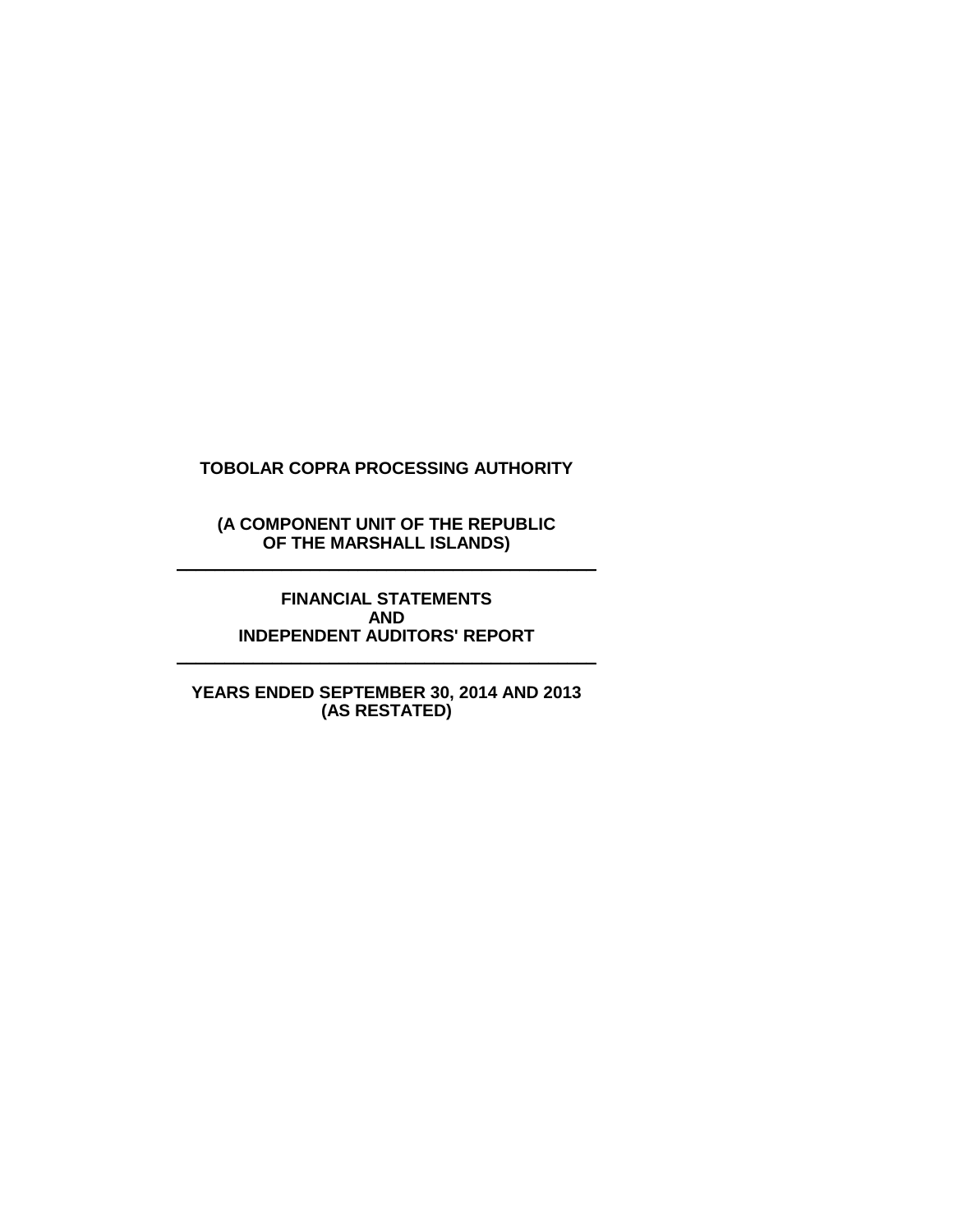# Years Ended September 30, 2014 and 2013 Table of Contents

|      |                                                                                                                                                                                                                                    | <u>Page No.</u>    |
|------|------------------------------------------------------------------------------------------------------------------------------------------------------------------------------------------------------------------------------------|--------------------|
| I.   | <b>INDEPENDENT AUDITORS' REPORT</b>                                                                                                                                                                                                |                    |
| Н.   | MANAGEMENT'S DISCUSSION AND ANALYSIS                                                                                                                                                                                               | 3                  |
| III. | <b>FINANCIAL STATEMENTS</b>                                                                                                                                                                                                        |                    |
|      | <b>Statements of Net Position</b><br>Statements of Changes in Net Position<br><b>Statements of Cash Flows</b><br><b>Notes to Financial Statements</b>                                                                              | 8<br>9<br>10<br>11 |
| IV.  | INDEPENDENT AUDITORS' REPORT ON COMPLIANCE WITH<br><b>LAWS AND REGULATIONS</b>                                                                                                                                                     |                    |
|      | Independent Auditors' Report on Internal Control Over Financial<br>Reporting and on Compliance and Other Matters Based on an<br>Audit of Financial Statements Performed in Accordance with<br><b>Government Auditing Standards</b> | 20                 |
|      | Schedule of Findings and Responses                                                                                                                                                                                                 | 22                 |
|      | Unresolved Prior Year Findings                                                                                                                                                                                                     | 30                 |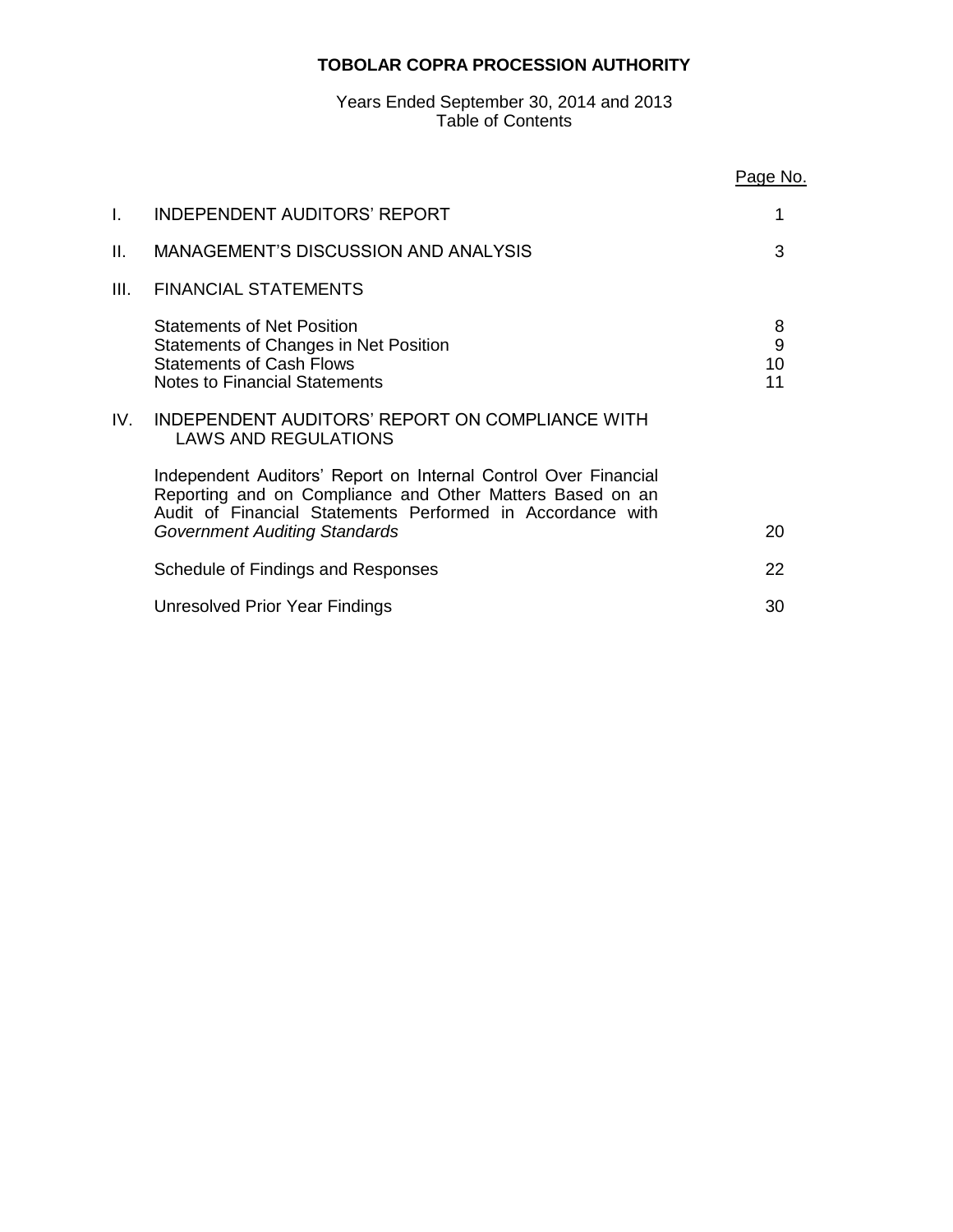

Deloitte & Touche LLP 361 South Marine Corps Drive Tamuning, GU 96913-3911 USA Tel: (671) 646-3884 Fax: (671) 649-4932 www.deloitte.com

# **INDEPENDENT AUDITORS' REPORT**

Board of Directors Tobolar Copra Processing Authority:

## **Report on the Financial Statements**

We have audited the accompanying financial statements of Tobolar Copra Processing Authority (the Authority), a component unit of the Republic of the Marshall Islands, which comprise the statements of net position as of September 30, 2014 and 2013, and the related statements of revenues, expenses and changes in net position and of cash flows for the years then ended, and the related notes to the financial statements.

#### *Management's Responsibility for the Financial Statements*

Management is responsible for the preparation and fair presentation of these financial statements in accordance with accounting principles generally accepted in the United States of America; this includes the design, implementation, and maintenance of internal control relevant to the preparation and fair presentation of financial statements that are free from material misstatement, whether due to fraud or error.

#### *Auditors' Responsibility*

Our responsibility is to express an opinion on these financial statements based on our audits. We conducted our audits in accordance with auditing standards generally accepted in the United States of America and the standards applicable to financial audits contained in *Government Auditing Standards,* issued by the Comptroller General of the United States. Those standards require that we plan and perform the audit to obtain reasonable assurance about whether the financial statements are free from material misstatement.

An audit involves performing procedures to obtain audit evidence about the amounts and disclosures in the financial statements. The procedures selected depend on the auditor's judgment, including the assessment of the risks of material misstatement of the financial statements, whether due to fraud or error. In making those risk assessments, the auditor considers internal control relevant to the entity's preparation and fair presentation of the financial statements in order to design audit procedures that are appropriate in the circumstances, but not for the purpose of expressing an opinion on the effectiveness of the entity's internal control. Accordingly, we express no such opinion. An audit also includes evaluating the appropriateness of accounting policies used and the reasonableness of significant accounting estimates made by management, as well as evaluating the overall presentation of the financial statements.

We believe that the audit evidence we have obtained is sufficient and appropriate to provide a basis for our audit opinion.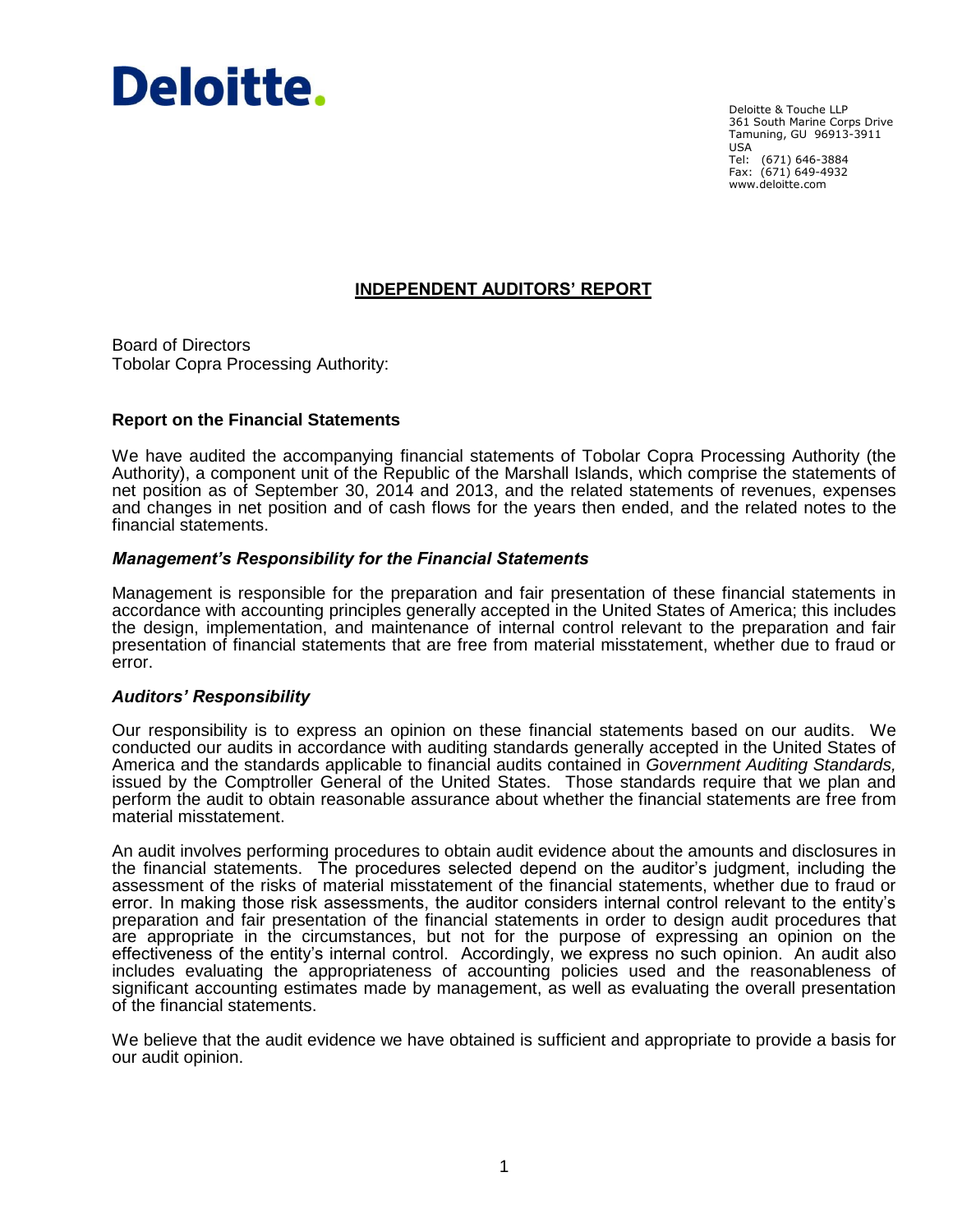# *Opinion*

In our opinion, the financial statements referred to above present fairly, in all material respects, the financial position of Tobolar Copra Processing Authority as of September 30, 2014 and 2013, and the results of its operations and its cash flows for the years then ended in accordance with accounting principles generally accepted in the United States of America.

#### *Emphasis-of-Matter*

#### *Restatement*

As discussed in Note 12 to the financial statements, the 2013 financial statements have been restated to correct an error. Our opinion is not modified with respect to this matter.

#### *Other Matters*

#### *Required Supplementary Information*

Accounting principles generally accepted in the United States of America require that the management's discussion and analysis on pages 3 to 7 be presented to supplement the financial statements. Such information, although not a part of the financial statements, is required by the Governmental Accounting Standards Board who considers it to be an essential part of financial reporting for placing the financial statements in an appropriate operational, economic, or historical context. We have applied certain limited procedures to the required supplementary information in accordance with auditing standards generally accepted in the United States of America, which consisted of inquiries of management about the methods of preparing the information and comparing the information for consistency with management's responses to our inquiries, the financial statements, and other knowledge we obtained during our audit of the financial statements. We do not express an opinion or provide any assurance on the information because the limited procedures do not provide us with sufficient evidence to express an opinion or provide any assurance.

## **Other Reporting Required by** *Government Auditing Standards*

In accordance with *Government Auditing Standards*, we have also issued our report dated July 9, 2015, on our consideration of the Authority's internal control over financial reporting and on our tests of its compliance with certain provisions of laws, regulations, contracts, and grant agreements and other matters. The purpose of that report is to describe the scope of our testing of internal control over financial reporting and compliance and the results of that testing, and not to provide an opinion on internal control over financial reporting or on compliance. That report is an integral part of an audit performed in accordance with *Government Auditing Standards* in considering the Authority's internal control over financial reporting and compliance.

leloite NacheLLF

July 9, 2015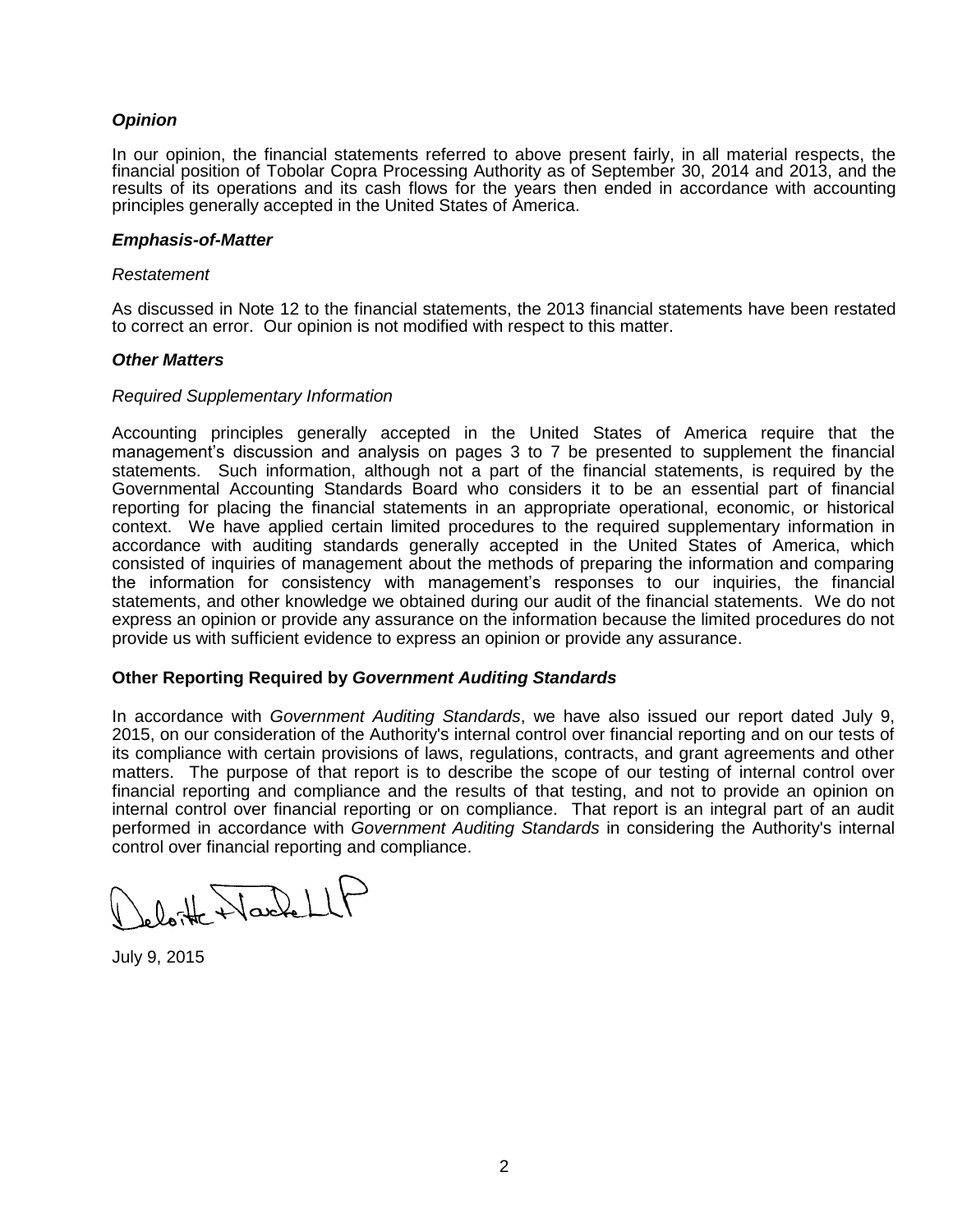Management's Discussion and Analysis September 30, 2014 and 2013

This section of the Tobolar Copra Processing Authority (TCPA) annual financial report presents our discussion and analysis of TCPA's financial performance during the fiscal year ended September 30, 2014. Please read it in conjunction with the financial statements which follow this section.

# **FINANCIAL HIGHLIGHTS**

TCPA's net position decreased by \$929,856 or 62% from \$1,496,392, as restated, in 2013 to \$566,536 in 2014 due to losses from operations. Operating loss incurred in 2014 is attributed mainly to two (2) factors;

- 1. Decrease in sales of \$541,839 or 15% from previous year, and
- 2. Increase in provision for bad debts expense of \$123,060.

Operating revenues decreased due to significant decline in sales revenue of \$541,839 or 15% from 2013 figure of \$3,509,449, as restated, to \$2,967,610 in 2014. The decrease in volume of copra purchased this year had resulted in lower production that had caused lower sales in crude coconut oil and copra meal compared to previous year. Crude coconut oil sales decreased by \$411,645 or 14% from \$2,982,182 registered in 2013 to \$2,570,537 in 2014. In addition, sales of copra meal decreased by \$103,898 or 24% from the \$430,025 posted in 2013 to \$326,127 in 2014.

On the operating expenses side, general and administrative expenses decreased marginally by \$4,241 or 0.5% from 2013 figure of \$872,731 to \$868,490 in 2014.

Net non-operating revenues increased by \$260,061 or 24% from \$1,077,791 registered in 2013 to \$1,337,852 in 2014 due mainly to the additional funding from operating subsidies to subsidize copra purchases from growers. Operating subsidies are sourced through the Republic of the Marshall Islands (RepMar) General account and from ROC Taiwan.

## **FINANCIAL ANALYSIS**

The Statement of Net Position and the Statement of Revenues, Expenses and Changes in Net Position provide an indication of TCPA's financial condition. TCPA's net position reflect the difference between assets and liabilities. An increase in net position over time typically indicates an improvement in financial condition.

A summary of TCPA's Statement of Net Position is presented below:

|                                                                 |                                   | (As restated)                        |                           |
|-----------------------------------------------------------------|-----------------------------------|--------------------------------------|---------------------------|
|                                                                 | 2014                              | 2013                                 | 2012                      |
| Current and other assets<br>Capital assets                      | \$1,103,675<br>1,426,470          | \$1,043,471<br>1,235,487             | \$2,633,890<br>915,588    |
| <b>Total assets</b>                                             | \$2,530,145                       | \$2,278,958                          | \$3,549,478               |
| Current and other liabilities<br>Long-term debt<br>Net position | \$1,674,441<br>289,168<br>566,536 | 482,566<br>S<br>300,000<br>1,496,392 | 225,802<br>S<br>3,323,676 |
| Total liabilities and net position                              | \$2,530,145                       | \$2,278,958                          | \$3,549,478               |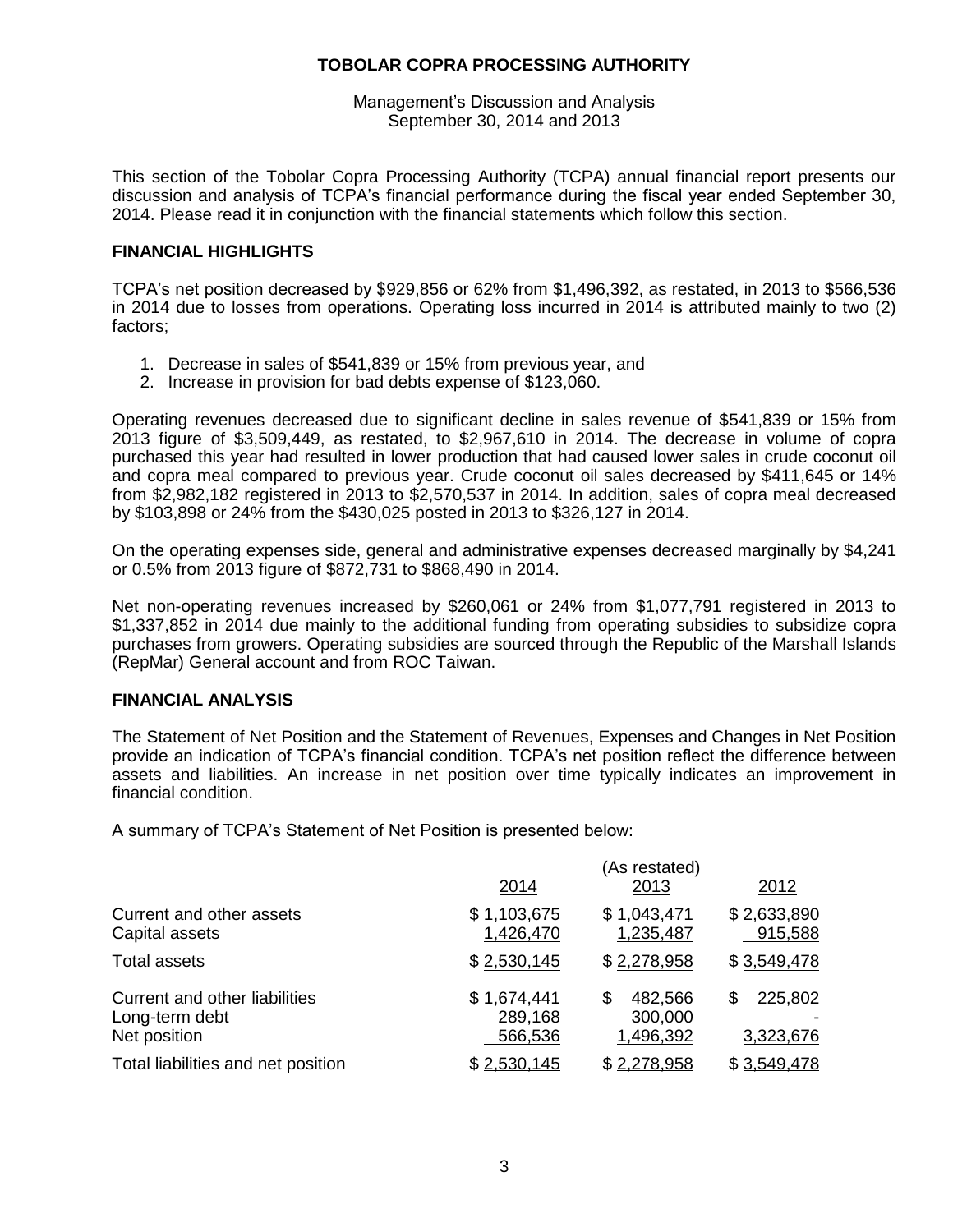Management's Discussion and Analysis September 30, 2014 and 2013

As indicated above, total assets increased by \$251,187 or 11% from \$2,278,958 in 2013 to \$2,530,145 in 2014. Current and other assets increased by \$60,204 or 6% from 2013 figure of \$1,043,471 to \$1,103,675 in 2014. In addition, capital assets increased by \$190,983 or 15% from \$1,235,487 in 2013 to \$1,426,470 in 2014 due to the construction cost of our new Refinery Plant in Woja. The effect of these two accounts explains the increase in total assets.

Total liabilities increased tremendously by \$1,181,043 or 151% from 2013 figure of \$782,566 to \$1,963,609 in 2014. Among the major contributors to the increase are the line of credit from Bank of Marshall Islands, the accounts payable from copra purchases and the accruals on unpaid employee vacation pay and interest on bank loans.

A summary of TCPA's Statement of Revenues, Expenses and Changes in Net Position is presented below:

| Revenues:                                                | 2014                | (As restated)<br>2013 | 2012                       |
|----------------------------------------------------------|---------------------|-----------------------|----------------------------|
| Operating revenues<br>Non-operating revenues and capital | 2,967,610<br>S.     | \$3,509,449           | \$3,292,813                |
| contributions                                            | 1,410,400           | 1,252,544             | 1,388,802                  |
| Total revenues                                           | 4,378,010           | 4,761,993             | 4,681,615                  |
| Expenses:                                                |                     |                       |                            |
| Operating expenses<br>Non-operating expenses             | 5,235,318<br>72,548 | 6,476,668<br>112,609  | 5,537,012<br><u>16,313</u> |
| Total expenses                                           | 5,307,866           | 6,589,277             | 5,553,325                  |
| Change in net position                                   | S<br>(959, 856)     | (1,827,284)<br>\$     | \$<br>(871, 710)           |

The Statement of Revenues, Expenses, and Changes in Net Position identifies the various revenue and expense items that affect net position. As indicated above, TCPA's total revenue decreased by \$383,983 or 8% from the \$4,761,993 registered in 2013 to \$4,378,010 in 2014. Such decrease is attributed to lower sales on copra meal and crude coconut oil.

The 2013 financial statements have been restated to correct a misstatement, Please refer to note 12 to the accompanying financial statements for additional information.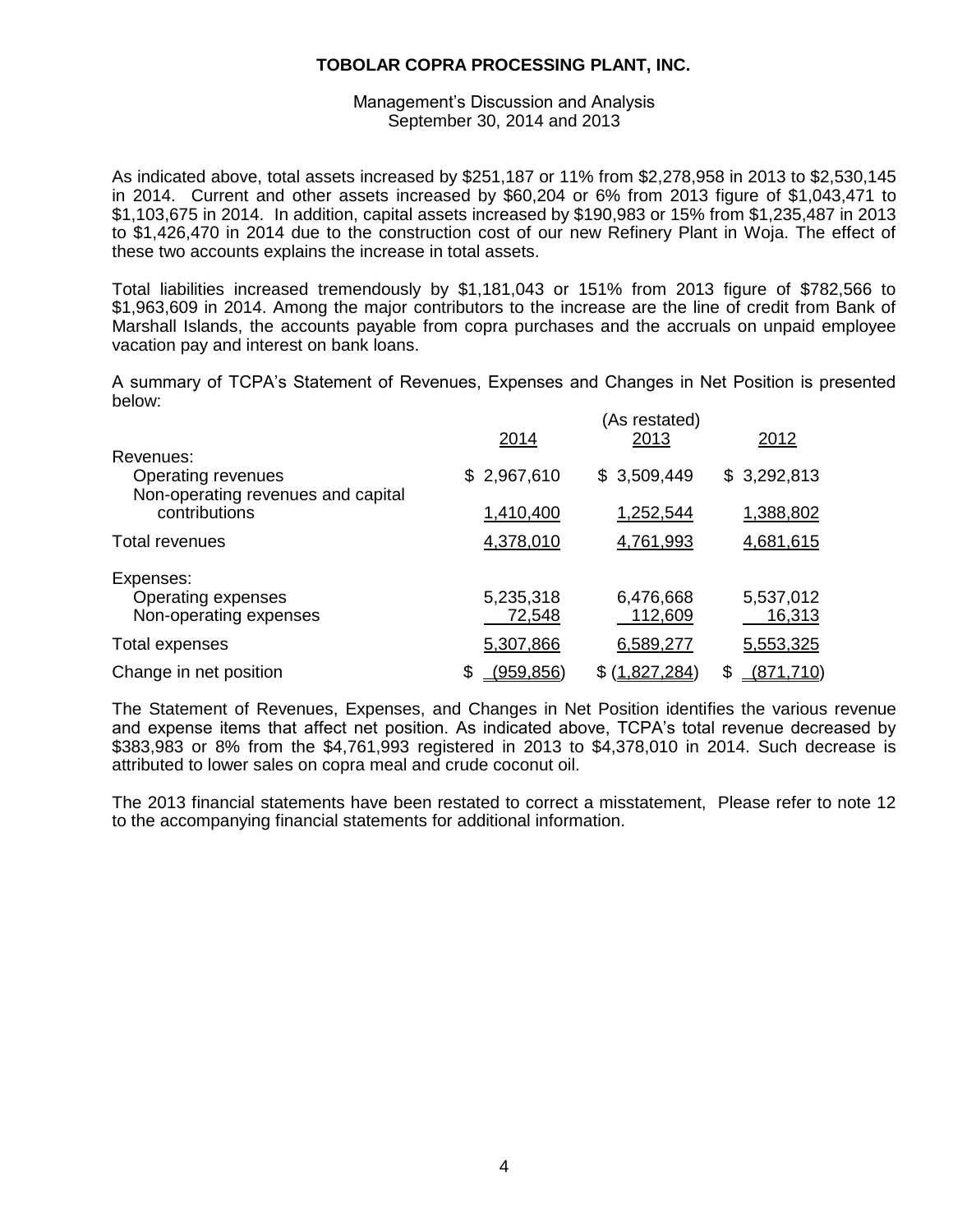Management's Discussion and Analysis September 30, 2014 and 2013



The graph below shows the major components of operating revenues for 2014 compared to 2013 and 2012:

On the expenses side, operating expenses decreased by \$1,241,350 or 19% from previous year figure of \$6,476,668 to \$5,235,318 for the current year. The decline is attributed largely to the lower purchases of raw materials (copra) from 7,048 tons in 2013 to 4,778 in 2014. Though TCPA experienced a decline in copra purchases in 2014, the increase in provision for bad debts of \$170,093 and increase in salaries of \$130,443 had contributed to the decrease in net revenues for 2014.

The graph below shows the major components of operating expenses for 2014 as compared to 2013 and 2012.

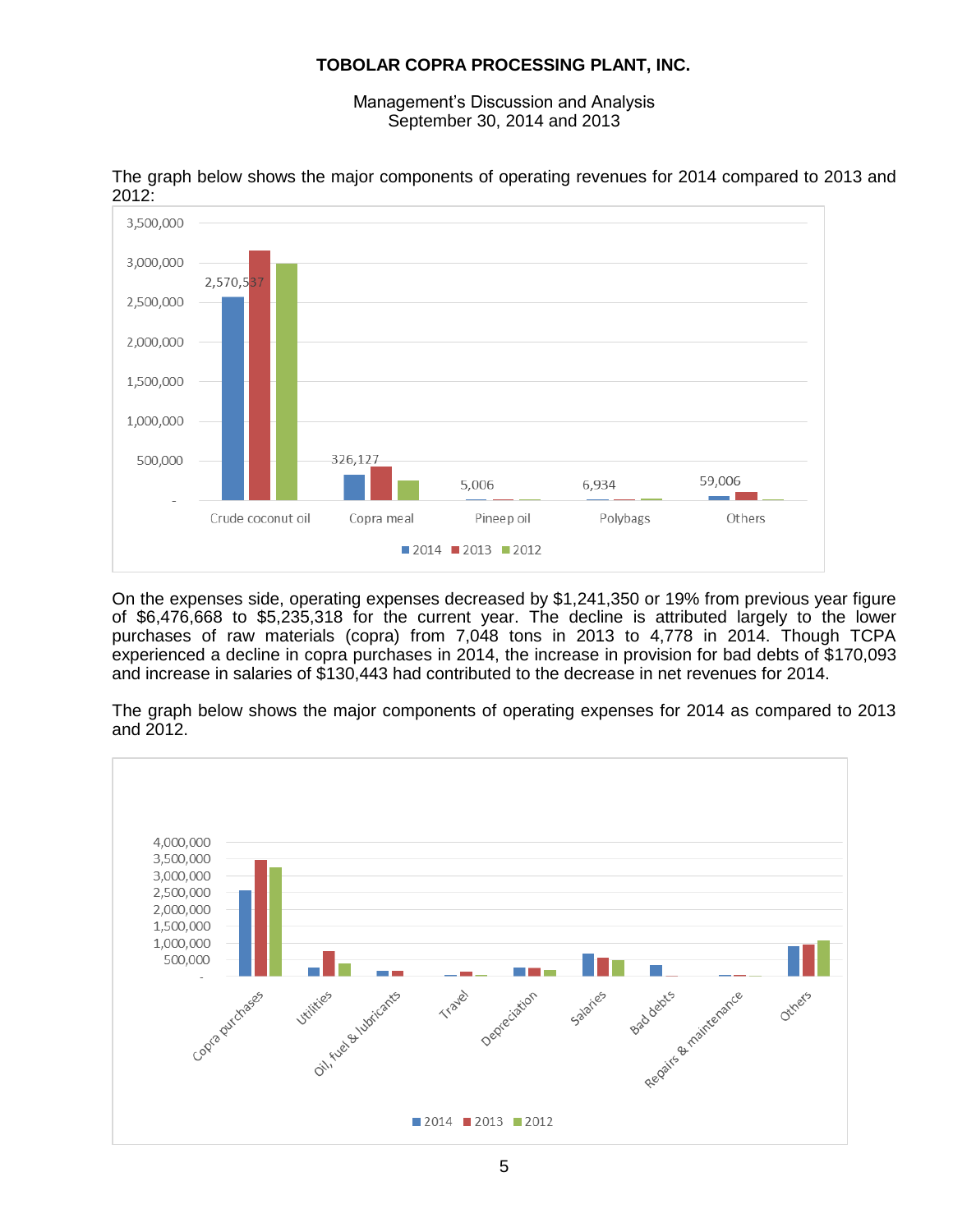Management's Discussion and Analysis September 30, 2014 and 2013

Management's Discussion and Analysis for the year ended September 30, 2013 is set forth in the Authority's report on the audit of financial statements, which is dated December 10, 2014. That discussion and analysis explains the major factors impacting the 2013 financial statements and can be obtained from the Authority's General Manager via the contact information below.

## **CAPITAL ASSETS AND DEBT**

Net capital assets increased by \$190,983 or 15% from 2013 figure of \$1,235,487 to \$1,426,470 in 2014 due primarily to the construction of our new refinery plant in Woja. Other minor additions to the increase includes the acquisition of the service vehicle of the GM, purchase of outboard motor for the MV Tobolar ship, concrete mixer and materials for the construction of the digital weighing scale.

| Capital assets:                      | 2014        | 2013        | 2012        |
|--------------------------------------|-------------|-------------|-------------|
| Buildings and leasehold improvements | \$2,101,777 | \$2,097,433 | \$2,003,891 |
| Equipment                            | 3,032,445   | 2,765,259   | 2,285,374   |
| Furniture and fixture                | 94,890      | 90,693      | 90,693      |
| Less accumulated depreciation        | 5,229,112   | 4,953,385   | 4,379,958   |
|                                      | (4,048,262) | (3,749,262) | (3,479,405) |
| Construction in progress             | 1,180,850   | 1,204,123   | 900,553     |
|                                      | 245,620     | 31,364      | 15,035      |
|                                      | 1,426,470   | 1,235,487   | 915,588     |

Please refer to note 4 of the accompanying financial statements for additional information regarding capital assets.

During 2013, TCPA obtained a loan from the Pacific Islands Development Bank of \$300,000 for the purpose of financing certain capital expenditures. In addition, TCPA utilized a bank credit line of \$1,700,000 in 2014 and \$1,500,000 in 2013 for the purpose of funding the purchase of copra from producers. Please refer to note 5 and 6 of the accompanying financial statements for additional information regarding TCPA's debt.

## **ECONOMIC FACTOR'S AND NEXT YEAR'S RATES**

The following factors were considered in preparing TCPA's budget for fiscal year 2015.

- 1. A rise in revenue is expected from the diversified product like VCO, bio fuel, soap, cooking oil and bottled oil to cover up the unforeseen consistency of the CNO price in the world market.
- 2. Additional revenue will be expected from other diversified products including income from shipping/freight from our Tobolar ships, profit from outer island sales of merchandise and savings in buying fee and stevedoring from use of own vessel.
- 3. An increase in production is expected for cooking oil and bio fuel to be contributed by our new refinery projects.
- 4. REPMAR will maintain the \$1,200,000 copra subsidy to help stabilize the price of copra.
- 5. A contingency plan is being set that if the cake price drops below \$850 M/T, TCPA will struggle; however, but if price drops to \$650 M/T, copra price needs to be reduced by about \$0.14. The \$1,200,000 subsidy will help maintain profitability.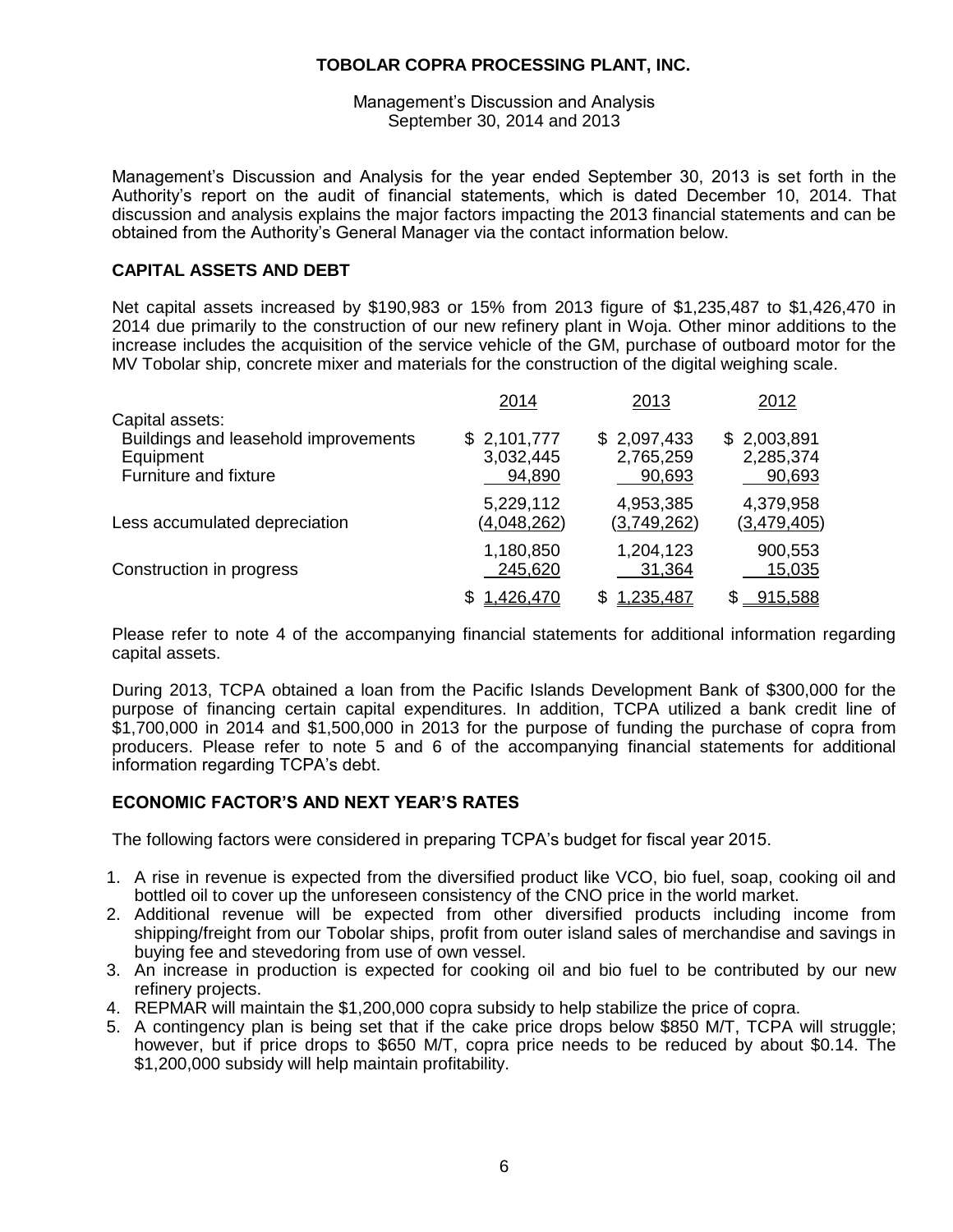Management's Discussion and Analysis September 30, 2014 and 2013

## **ADDITIONAL FINANCIAL INFORMATION**

This discussion and analysis is designed to provide the Authority's customers and other interested parties with an overview of the Authority's financial operations and financial condition. Should the reader have questions regarding the information included in this report or wish to request additional information, please contact the Tobolar Copra Processing Authority General Manager at P.O. Box G, Majuro MH 96960.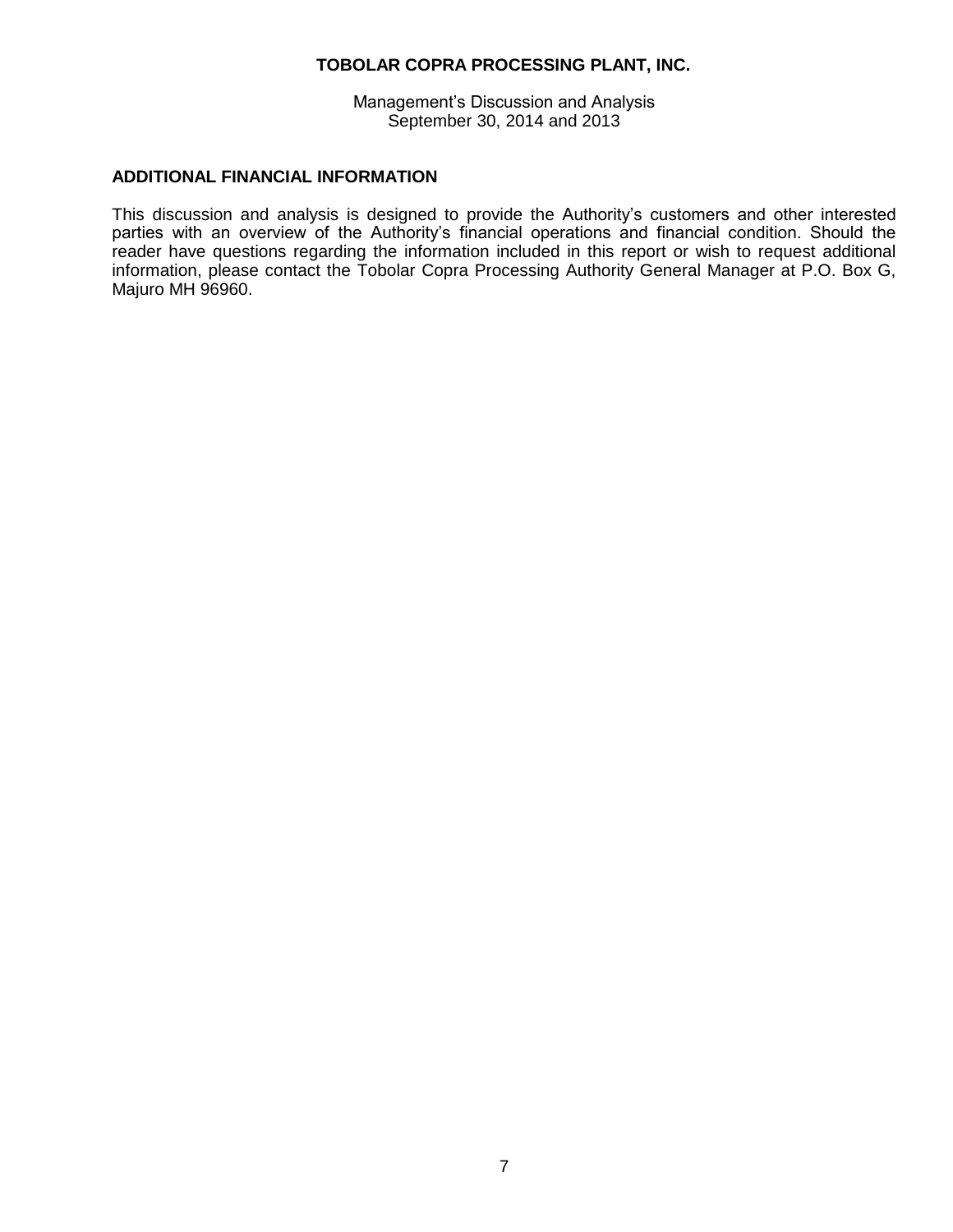# Statements of Net Position September 30, 2014 and 2013

|                                                  |                         | 2013               |
|--------------------------------------------------|-------------------------|--------------------|
| <b>ASSETS</b>                                    | 2014                    | (As Restated)      |
| Current assets:                                  |                         |                    |
| Cash and cash equivalents                        | \$<br>156,064 \$        | 106,965            |
| Receivables:                                     |                         |                    |
| Trade                                            | 353,607                 | 548,100            |
| <b>Affiliates</b>                                | 62,581                  | 53,446             |
| Employees                                        | 15,170                  | 28,750             |
| Advances to suppliers and copra buyers           | 50,000                  |                    |
|                                                  | 481,358                 | 630,296            |
| Allowance for doubtful accounts                  | (368, 024)              | (197, 931)         |
|                                                  | 113,334                 | 432,365            |
| Inventories                                      | 830,506                 | 496,708            |
| Prepayment and deposits                          | 3,771                   | 7,433              |
| Total current assets                             | 1,103,675               | 1,043,471          |
| Noncurrent assets:                               |                         |                    |
| Capital assets:                                  |                         |                    |
| Nondepreciable capital assets                    | 245,620                 | 31,364             |
| Capital assets, net of accumulated depreciation  | 1,180,850               | 1,204,123          |
| <b>Total noncurrent assets</b>                   | 1,426,470               | 1,235,487          |
|                                                  | \$<br>2,530,145 \$      | 2,278,958          |
| LIABILITIES AND NET POSITION                     |                         |                    |
|                                                  |                         |                    |
| Liabilities:                                     |                         |                    |
| <b>Bank overdraft</b>                            | \$<br>72,103 \$         | 69,764             |
| Short-term borrowings                            | 1,000,066               |                    |
| Current portion of long-term debt                | 12,052                  | 10,284<br>190,610  |
| Accounts payable<br>Payable to affiliates        | 320,420<br>165,363      | 192,148            |
| Other accrued liabilities                        | 116,489                 | 30,044             |
| <b>Total current liabilities</b>                 | 1,686,493               | 492,850            |
| Long-term debt, net of current portion           | 277,116                 | 289,716            |
| <b>Total liabilities</b>                         | 1,963,609               | 782,566            |
|                                                  |                         |                    |
| Commitments and contingencies                    |                         |                    |
| Net position:                                    |                         |                    |
| Net investment in capital assets<br>Unrestricted | 1,137,302<br>(570, 766) | 935,487<br>560,905 |
| Total net position                               | 566,536                 | 1,496,392          |
|                                                  | \$<br>2,530,145 \$      | 2,278,958          |
|                                                  |                         |                    |

See accompanying notes to financial statements.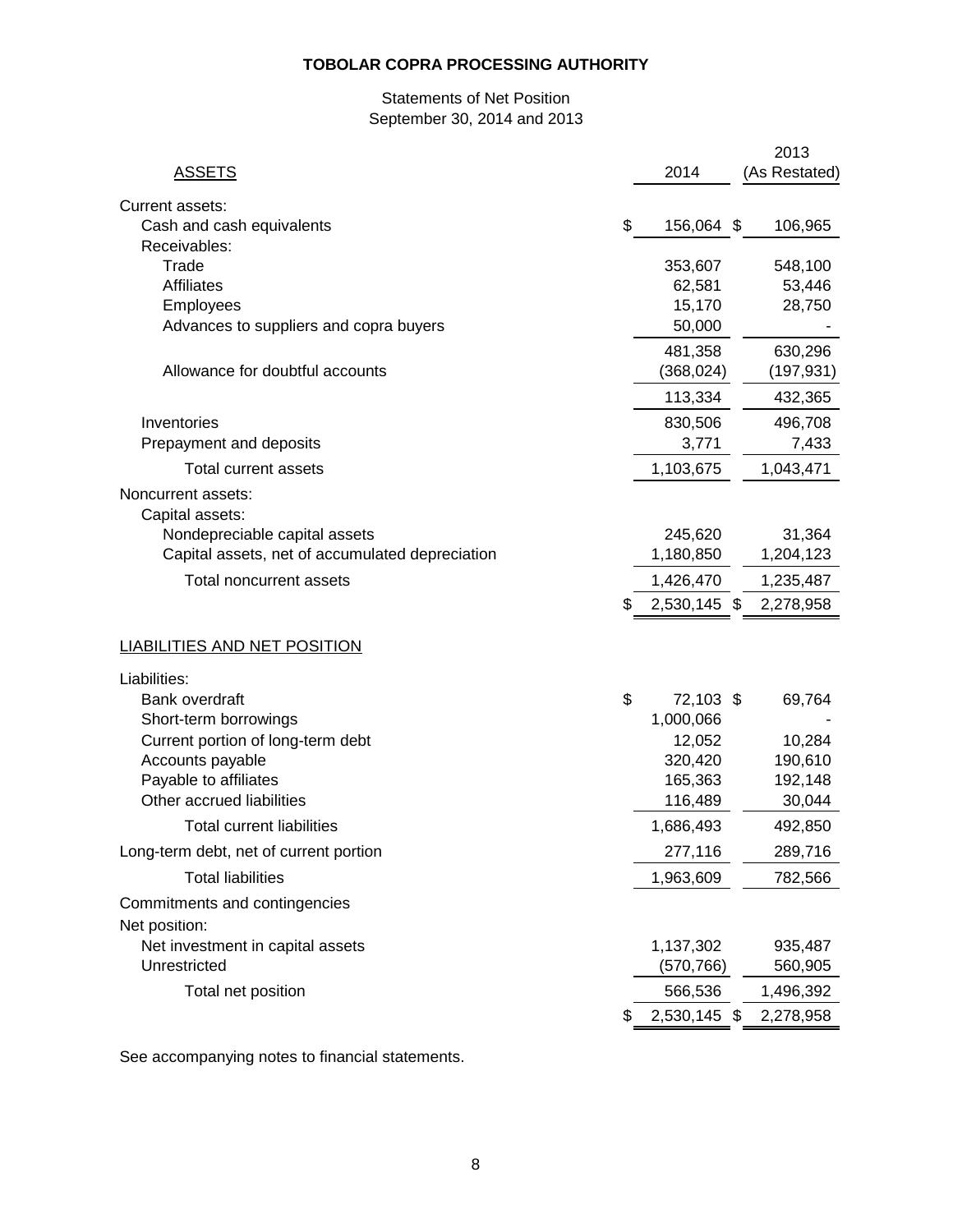# Statements of Revenues, Expenses, and Changes in Net Position Years Ended September 30, 2014 and 2013

|                                                   |                    | 2013          |
|---------------------------------------------------|--------------------|---------------|
|                                                   | 2014               | (As Restated) |
| <b>Sales</b>                                      | \$<br>2,967,610 \$ | 3,509,449     |
| Less cost of copra products manufactured and sold | (4,366,828)        | (5,603,937)   |
| Gross loss                                        | (1,399,218)        | (2,094,488)   |
| General and administrative expenses:              |                    |               |
| Salaries and wages                                | 352,994            | 345,205       |
| Bad debts expense                                 | 170,093            | 47,033        |
| <b>Travel and entertainment</b>                   | 71,295             | 159,911       |
| Insurance                                         | 45,703             | 39,232        |
| Office supplies                                   | 25,217             | 50,934        |
| Communications                                    | 20,467             | 18,856        |
| Membership dues and subscriptions                 | 18,538             | 40,427        |
| Repairs and maintenance                           | 11,626             | 19,992        |
| <b>Professional fees</b>                          | 9,808              | 10,000        |
| Management fee                                    | 9,020              | 13,200        |
| Transportation                                    | 50                 | 56            |
| Miscellaneous                                     | 133,679            | 127,885       |
| Total general and administrative expenses         | 868,490            | 872,731       |
| <b>Operating loss</b>                             | (2, 267, 708)      | (2,967,219)   |
| Nonoperating revenues (expenses):                 |                    |               |
| Copra subsidies from RepMar                       | 1,410,400          | 1,190,400     |
| Interest expense                                  | (72, 548)          | (112,609)     |
| Total nonoperating revenues (expenses), net       | 1,337,852          | 1,077,791     |
| Capital contributions                             |                    | 62,144        |
| Change in net position                            | (929, 856)         | (1,827,284)   |
| Net position at beginning of year                 | 1,496,392          | 3,323,676     |
| Net position at end of year                       | \$<br>566,536 \$   | 1,496,392     |

See accompanying notes to financial statements.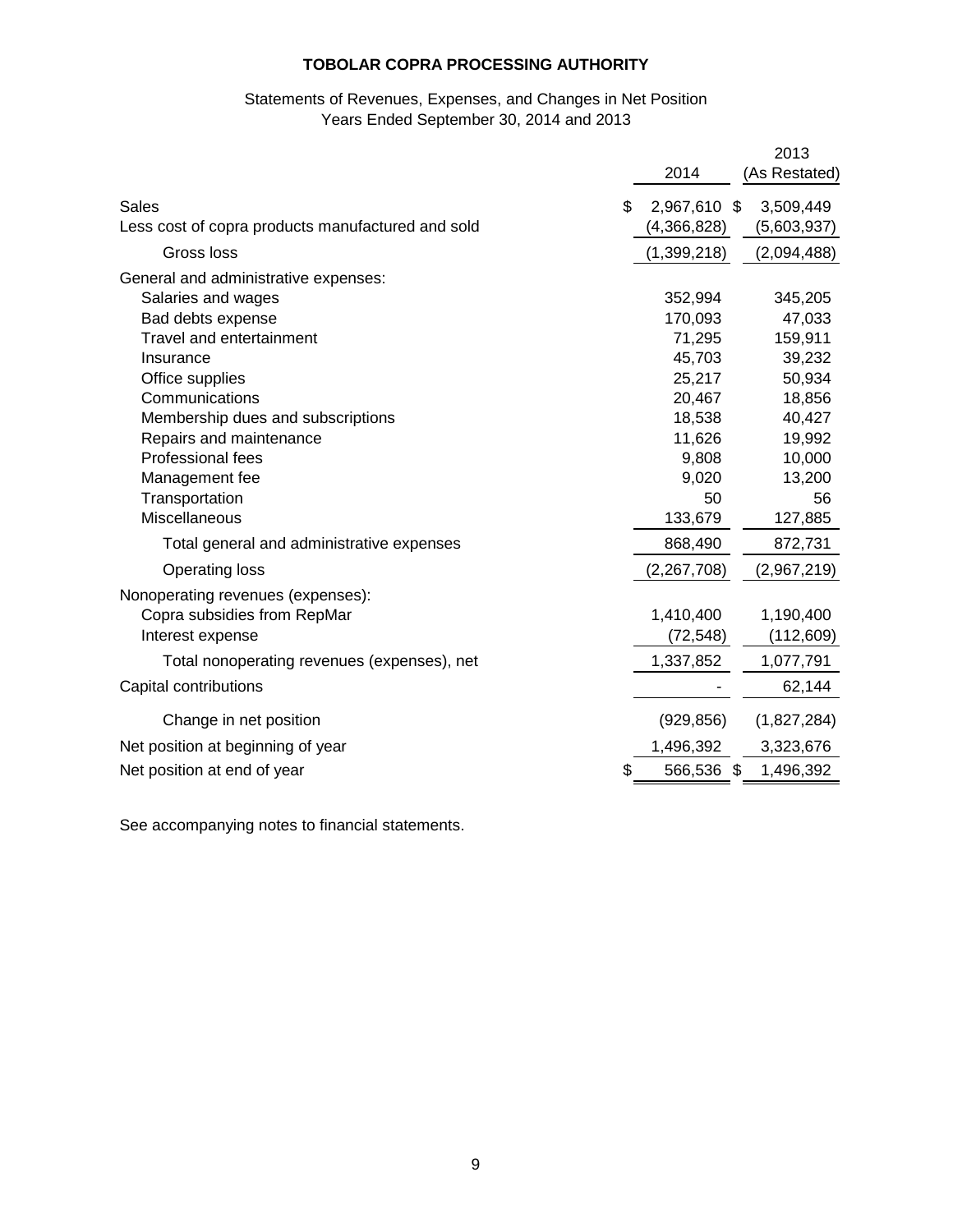# Statements of Cash Flows Years Ended September 30, 2014 and 2013

|                                                                                       |                        | 2013          |
|---------------------------------------------------------------------------------------|------------------------|---------------|
|                                                                                       | 2014                   | (As Restated) |
| Cash flows from operating activities:                                                 |                        |               |
| Cash received from customers                                                          | \$<br>3,172,943 \$     | 3,218,692     |
| Cash payments to suppliers for goods and services                                     | (4,257,638)            | (4,852,786)   |
| Cash payments to employees for services                                               | (705,648)              | (686, 923)    |
| Net cash used for operating activities                                                | (1,790,343)            | (2,321,017)   |
| Cash flows from noncapital financing activities:                                      |                        |               |
| Copra subsidies received from RepMar                                                  | 1,410,400              | 1,190,400     |
| Net borrowings on line of credit                                                      | 1,000,066              |               |
| Net proceeds from bank overdraft facility                                             | 2,339                  | 69,764        |
| Interest paid on line of credit                                                       | (72, 548)              | (112,609)     |
| Net cash provided by noncapital financing activities                                  | 2,340,257              | 1,147,555     |
| Cash flows from capital and related financing activities:                             |                        |               |
| Proceeds from long-term debt                                                          |                        | 300,000       |
| Payment of long term debt                                                             | (10, 832)              |               |
| Acquisition of capital assets                                                         | (489, 983)             | (527, 612)    |
| Net cash used for capital and related financing activities                            | (500, 815)             | (227, 612)    |
| Net change in cash                                                                    | 49,099                 | (1,401,074)   |
| Cash and cash equivalents at beginning of year                                        | 106,965                | 1,508,039     |
| Cash and cash equivalents at end of year                                              | \$<br>156,064 \$       | 106,965       |
| Reconciliation of operating loss to net cash used for operating                       |                        |               |
| activities:                                                                           |                        |               |
| <b>Operating loss</b>                                                                 | \$<br>$(2,267,708)$ \$ | (2,967,219)   |
| Adjustments to reconcile operating loss to net cash used for<br>operating activities: |                        |               |
| Depreciation                                                                          | 299,000                | 269,857       |
| Provision for doubtful debts                                                          | 170,093                | 47,033        |
| (Increase) decrease in assets:                                                        |                        |               |
| Receivables:                                                                          |                        |               |
| Trade                                                                                 | 197,358                | (272, 501)    |
| <b>Affiliates</b>                                                                     | (12,000)               | 2,865         |
| Employees                                                                             | 13,580                 | (21, 121)     |
| Advances to copra suppliers and buyers                                                | (50,000)               | 12,489        |
| Inventories                                                                           | (333, 798)             | 420,580       |
| Prepayment and deposits<br>Increase (decrease) in liabilities:                        | 3,662                  |               |
| Accounts payable                                                                      | 129,810                | 136,194       |
| Payable to affiliates                                                                 | (26, 785)              | 58,516        |
| Other accrued liabilities                                                             | 86,445                 | (7, 710)      |
| Net cash used for operating activities                                                | \$<br>$(1,790,343)$ \$ | (2,321,017)   |
| Supplemental disclosure of noncash activities:                                        |                        |               |
| Acquisition of capital assets                                                         | \$<br>\$               | (62, 144)     |
| Capital contributions                                                                 |                        | 62,144        |
|                                                                                       | \$                     |               |

See accompanying notes to financial statements.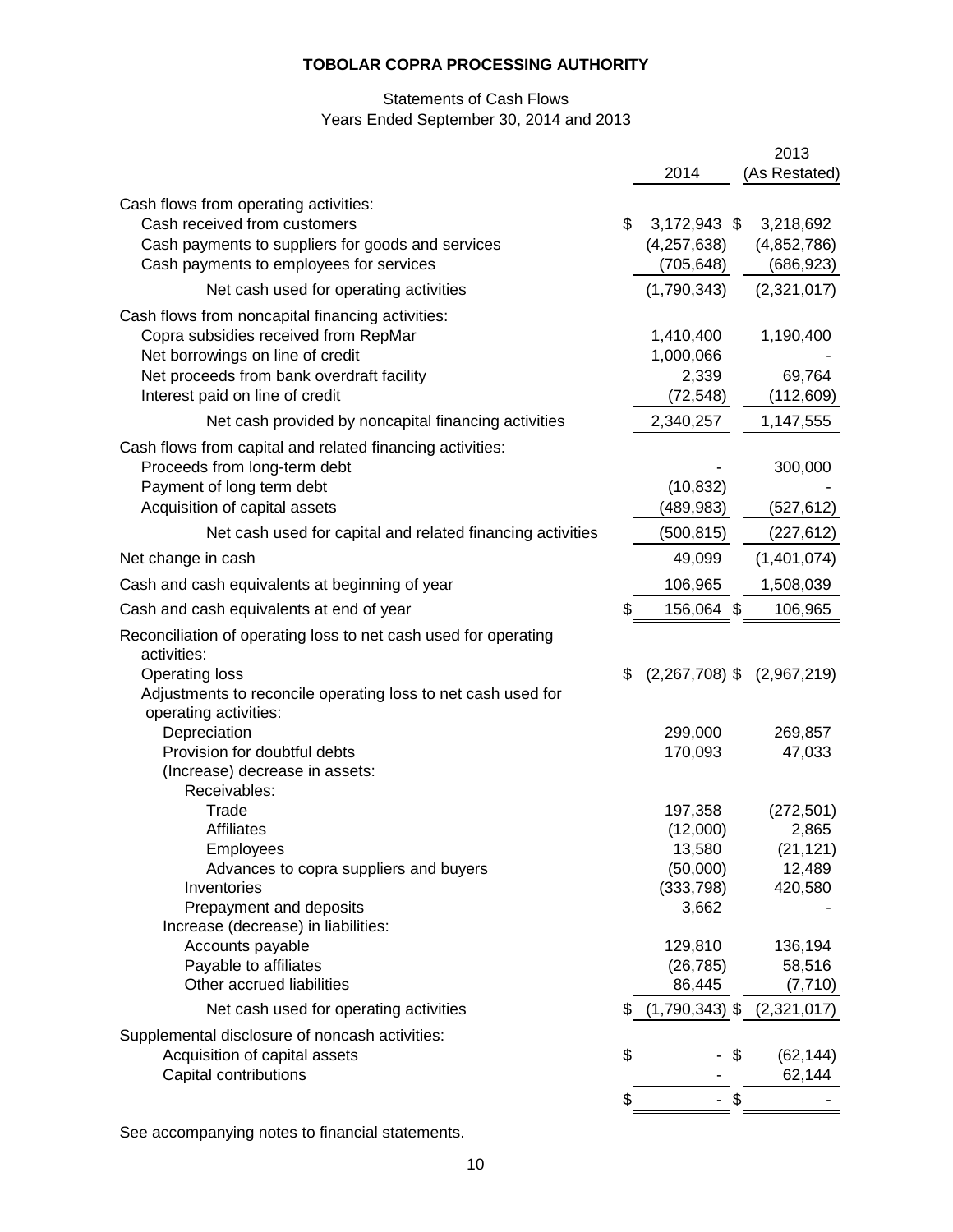Notes to Financial Statements September 30, 2014 and 2013

#### (1) Organization

Tobolar Copra Processing Authority (the Authority), formerly the Tobolar Copra Processing Plant, Inc., was granted a corporate charter on August 13, 1977, under the laws of the Trust Territory of the Pacific Islands, as subsequently adopted by the Republic of the Marshall Islands (RepMar). The Authority was established for the primary purpose of engaging in the production and processing of copra products on Majuro Atoll. The Authority is funded, in part, through operational appropriations from the Nitijela (the RepMar Legislature). The Authority's principal lines of business are copra oil, copra cake and soap products. The principal market for the copra oil and copra cake are companies and farmers located in Australia, Vietnam and the United States. Sales are based on the world market price at the time of sale for the respective products. Soap products are sold primarily to customers in the Marshall Islands. Raw copra is purchased at a price set by the Board of Directors of the Authority (the Board).

The Authority is governed by a seven-member Board of Directors appointed by the Cabinet of RepMar.

The Authority's financial statements are incorporated into the financial statements of RepMar as a component unit.

(2) Summary of Significant Accounting Policies

The accounting policies of the Authority conform to accounting principles generally accepted in the United States of America, as applicable to governmental entities, specifically proprietary funds.

GASB Statement No. 34, *Basic Financial Statements - and Management's Discussion and Analysis - for State and Local Governments*, which was subsequently amended by Statement No. 37, *Basic Financial Statements - and Management's Discussion and Analysis - for State and Local Governments: Omnibus*, and modified by Statement No. 38, *Certain Financial Statement Note Disclosures*, establish financial reporting standards for governmental entities which require that management's discussion and analysis of the financial activities be included with the basic financial statements and notes and modifies certain other financial statement disclosure requirements.

To conform to the requirements of GASB Statement No. 34, equity is presented in the following net position categories:

- Net investment in capital assets; capital assets, net of accumulated depreciation and related debt, plus construction or improvement of those assets.
- Unrestricted; net position that is not subject to externally imposed stipulations. Unrestricted net position may be designated for specific purposes by action of management or the Board of Directors or may otherwise be limited by contractual agreements with outside parties.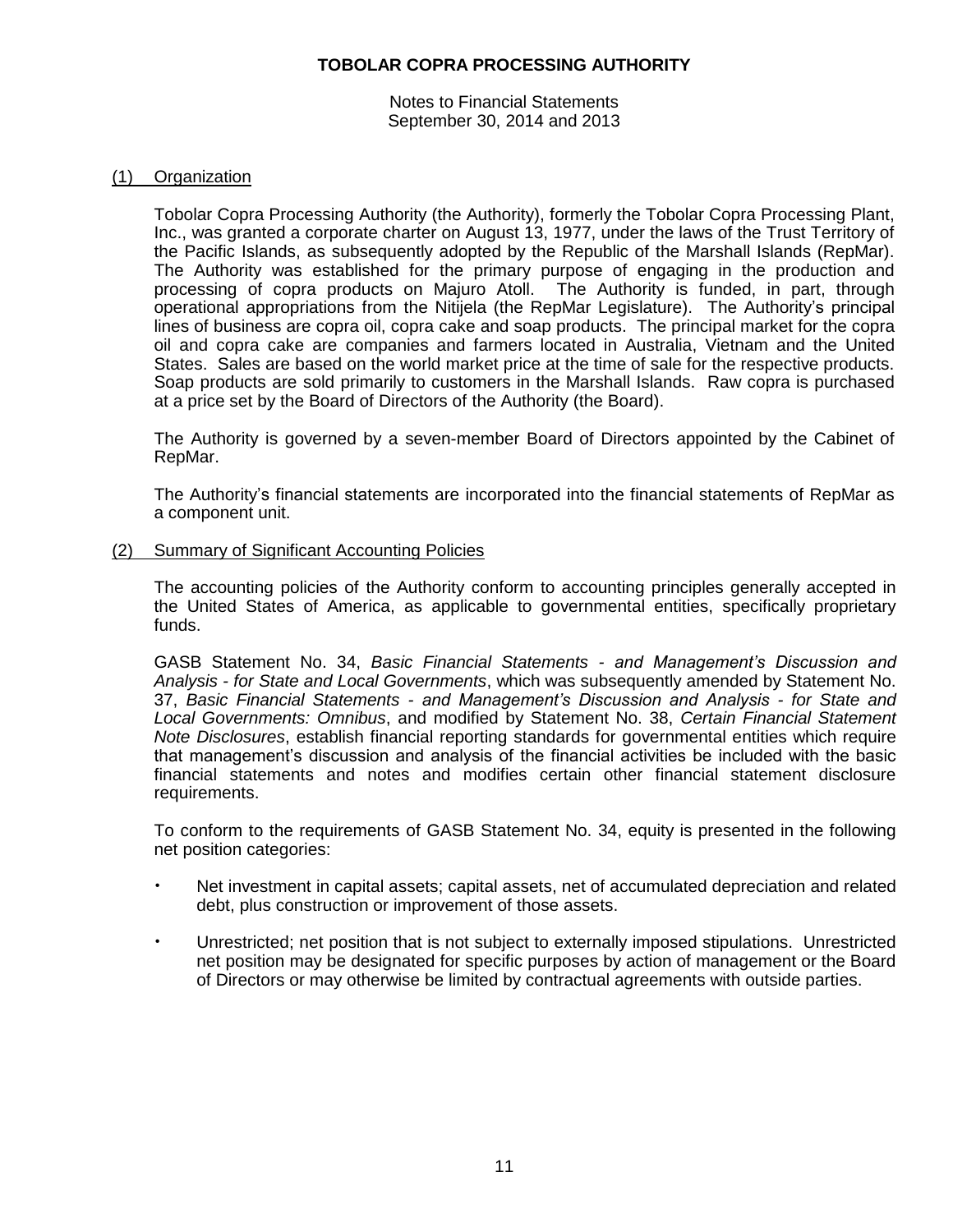Notes to Financial Statements September 30, 2014 and 2013

#### (2) Summary of Significant Accounting Policies, Continued

#### Basis of Accounting

Proprietary funds are accounted for on a flow of economic resources, measurement focus. With this measurement focus, all assets and liabilities associated with the operation of the fund are included in the statements of net position. Proprietary fund operating statements present increases and decreases in net position. The accrual basis of accounting is utilized by proprietary funds. Under this method, revenues are recorded when earned and expenses are recorded at the time liabilities are incurred.

#### **Estimates**

The preparation of financial statements in conformity with accounting principles generally accepted in the United States of America requires management to make estimates and assumptions that affect the reported amounts of assets and liabilities and disclosure of contingent assets and liabilities at the date of the financial statements and the reported amounts of revenues and expenses during the reporting period. Actual results could differ from those estimates.

## Taxes

Corporate profits are not subject to income tax in the Republic of the Marshall Islands. The Government of the Republic of the Marshall Islands imposes a gross receipts tax of 3% on revenues. Pursuant to the Income Tax Act of 1989, as amended, the Authority is specifically exempt from this tax as the Authority is a government owned copra processing corporation.

#### Cash and Cash Equivalents

Custodial credit risk is the risk that in the event of a bank failure, the Authority's deposits may not be returned to it. Such deposits are not covered by depository insurance and are either uncollateralized or collateralized with securities held by the pledging financial institution or held by the pledging financial institution but not in the depositor-government's name. The Authority does not have a deposit policy for custodial credit risk.

For purposes of the statements of net position and cash flows, cash and cash equivalents is defined as cash on hand and cash held in demand deposits as well as time certificates of deposit with a maturity date within three months of the date acquired. As of September 30, 2014 and 2013, the carrying amount of the Authority's cash and cash equivalents was \$156,064 and \$106,965, respectively, and the corresponding bank balance was \$164,582 and \$353,667, respectively. Of the bank balance amount, \$59,141 and \$253,330, respectively, is maintained in one financial institution subject to Federal Deposit Insurance Corporation (FDIC) insurance with \$105,441 and \$100,337, respectively, being maintained in a financial institution not subject to depository insurance. As of September 30, 2014 and 2013, bank deposits in the amount of \$164,582 and \$250,000, respectively, were FDIC insured. The Authority does not require collateralization of its cash deposits; therefore, deposit levels in excess of FDIC insurance coverage are uncollateralized. Accordingly, these deposits are exposed to custodial credit risk.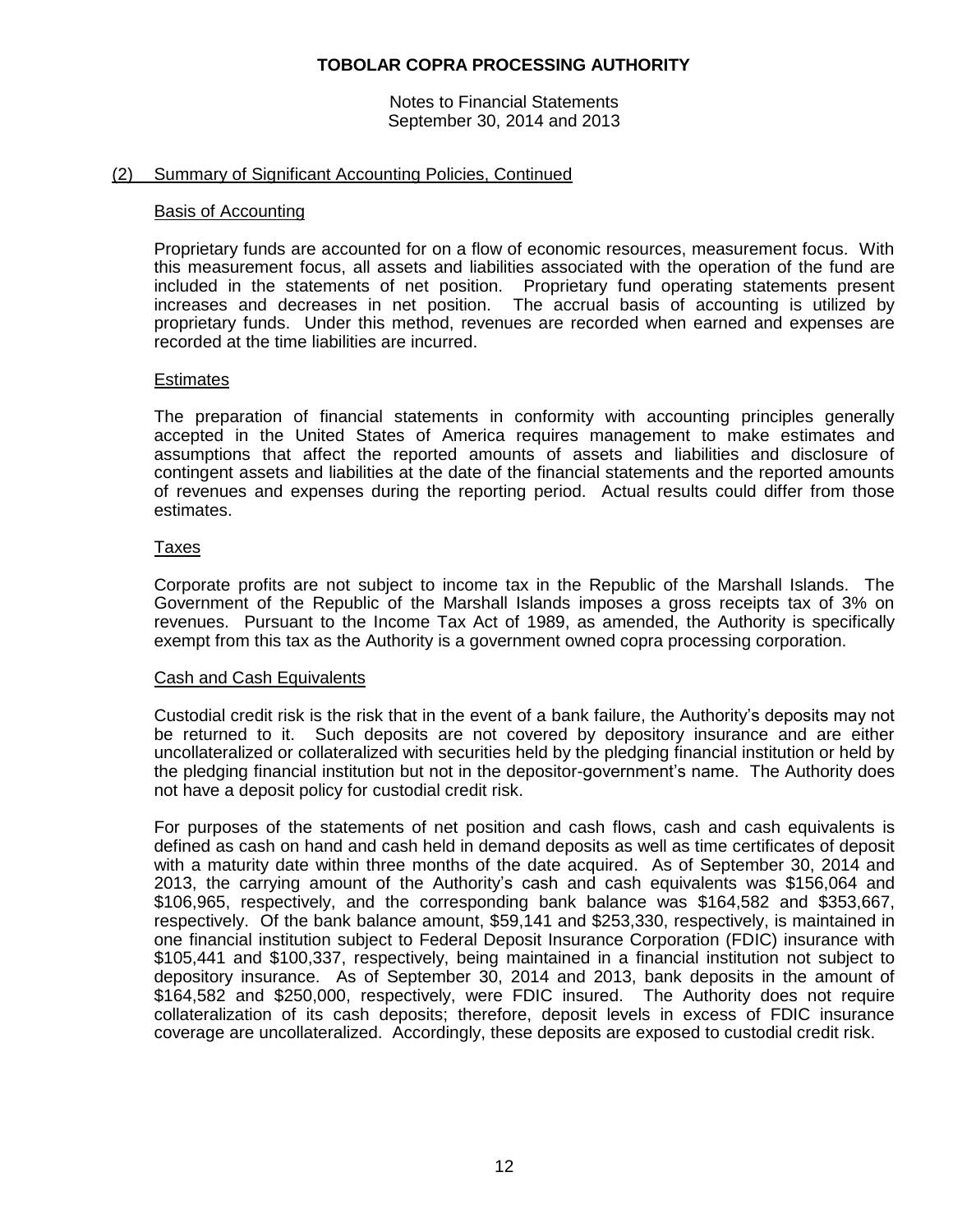Notes to Financial Statements September 30, 2014 and 2013

#### (2) Summary of Significant Accounting Policies, Continued

#### Receivables

All receivables are due from companies and farmers in Australia and Vietnam and copra buyers and others, including employees and affiliates, within the Republic of the Marshall Islands. The allowance for doubtful accounts is stated at an amount which management believes will be adequate to absorb possible losses on accounts receivable that may become uncollectible based on evaluations of the collectability of these accounts and prior collection experience. The allowance is established through a provision for uncollectible receivables charged to expense. Bad debts are written-off against the reserve on the specific identification method.

#### Inventories

Inventories consist of carts, raw copra, copra oil, copra cake, and soap and materials. Carts and raw copra are valued at the lower of cost (first-in, first-out method) or market value. Copra oil, copra cake, and soap and materials are valued at the lower of production cost, which includes raw copra, direct labor and factory overhead, or market (net realizable value).

#### Property, Plant and Equipment

Property, plant and equipment with cost that equals or exceed \$1,500 and an estimated life of more than one year shall be capitalized. Such assets are stated at cost. Depreciation is calculated on the straight-line method based on the estimated useful lives of the respective assets. The estimated useful lives of these assets are as follows:

| Building and improvements | 10 - 20 years |
|---------------------------|---------------|
| Equipment                 | 3 - 20 years  |
| Furniture and fixtures    | $3 - 5$ years |

#### Deferred Outflows of Resources

In addition to assets, the statement of net position will sometimes report a separate section for deferred outflows of resources. This separate financial statement element, deferred outflows of resources represents a consumption of net position that applies to a future period and so will not be recognized as an outflow of resources (deduction of net position) until then. The Authority has no items that qualify for reporting in this category.

#### Compensated Absences

Vested or accumulated vacation leave is recorded as an expense and liability as the benefits accrue to employees. No liability is recorded for non-vesting accumulating rights to receive sick pay benefits. As of September 30, 2014 and 2013, an accumulated vacation leave liability of \$37,261 and \$27,817, respectively, is included within the statements of net position in other accrued liabilities.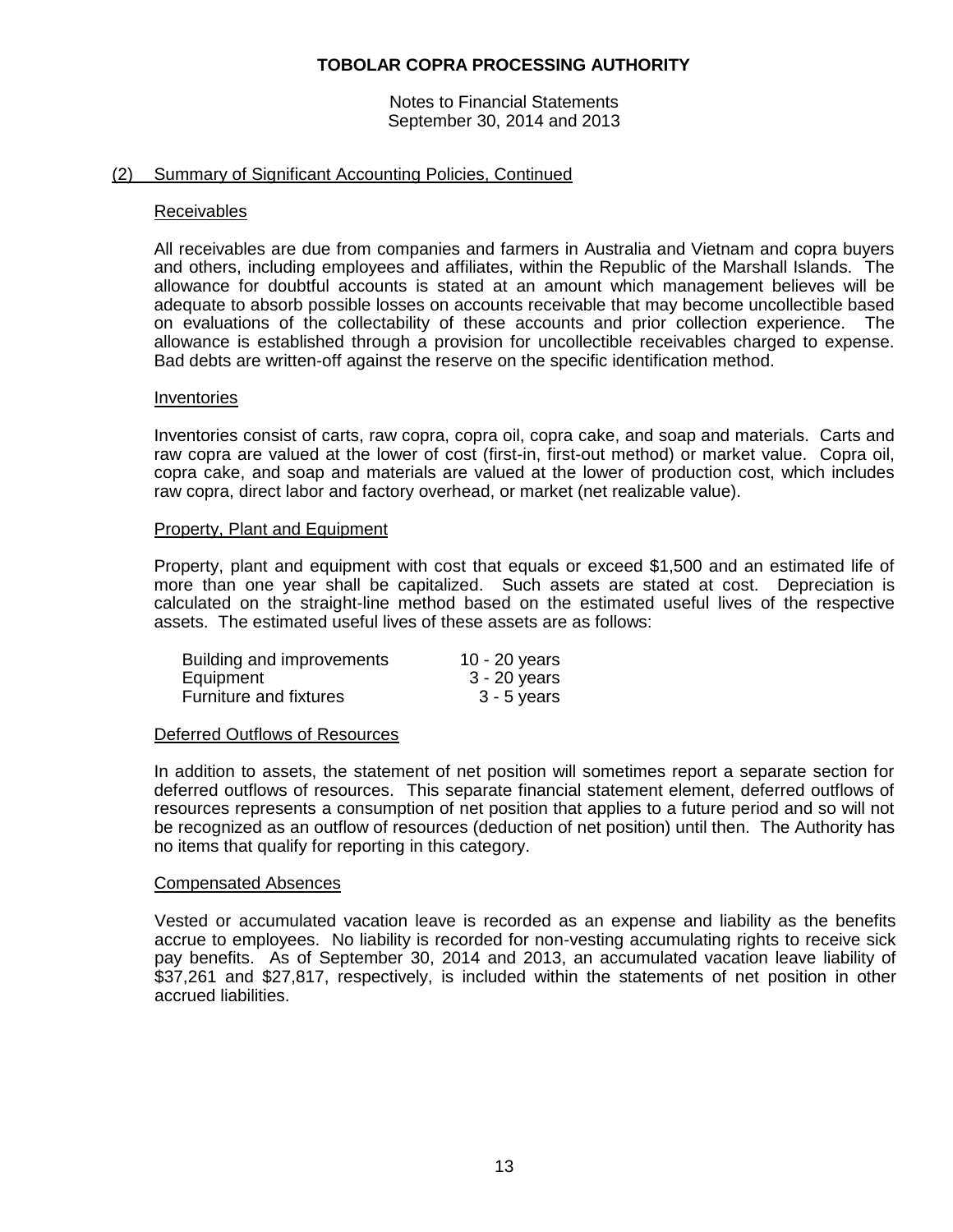Notes to Financial Statements September 30, 2014 and 2013

#### (2) Summary of Significant Accounting Policies, Continued

#### Deferred Inflows of Resources

In addition to liabilities, the statement of net position will sometimes report a separate section for deferred inflows of resources. This separate financial statement element, deferred inflows of resources represents an acquisition of net position that applies to a future period and so will not be recognized as an inflow of resources (additions to net position) until then. The Authority has no items that qualify for reporting in this category.

#### Operating and Non-operating Revenues and Expenses

Operating revenues and expenses result directly from the production and sale of copra and copra related products. Non-operating revenues and expenses are generally limited to financing and capital activities, and non-capital contributions from the Republic of the Marshall Islands.

#### New Accounting Standards

During fiscal year 2014, the Authority implemented the following pronouncements:

- GASB Statement No. 66, *Technical Corrections - 2012*, which enhances the usefulness of financial reports by resolving conflicting accounting and financial reporting guidance that could diminish the consistency of financial reporting. The implementation of this statement did not have a material effect on the accompanying financial statements.
- GASB Statement No. 67, *Financial Reporting for Pension Plans,* which revises existing guidance for the financial reports of most pension plans. The implementation of this statement did not have a material effect on the accompanying financial statements.
- GASB Statement No. 70, *Accounting and Financial Reporting for Nonexchange Financial Guarantees*, which requires a state or local government guarantor that offers a nonexchange financial guarantee to another organization or government to recognize a liability on its financial statements when it is more likely than not that the guarantor will be required to make a payment to the obligation holders under the agreement. The implementation of this statement did not have a material effect on the accompanying financial statements.

In June 2012, GASB issued Statement No. 68, *Accounting and Financial Reporting for Pensions,*  which revises and establishes new financial reporting requirements for most governments that provide their employees with pension benefits. The provisions in Statement 68 are effective for<br>fiscal years beginning after June 15, 2014. Management does not believe that the fiscal years beginning after June 15, 2014. implementation of this statement will have a material effect on the financial statements of the Authority.

In January 2013, GASB issued Statement No. 69, *Government Combinations and Disposals of Government Operations,* which improves accounting and financial reporting for state and local governments' combinations and disposals of government operations. Government combinations include mergers, acquisitions, and transfers of operations. A disposal of government operations can occur through a transfer to another government or a sale. The provisions in Statement 69 are effective for fiscal years beginning after December 15, 2013. Management has not yet determined the effect of implementation of this statement on the financial statements of the Authority.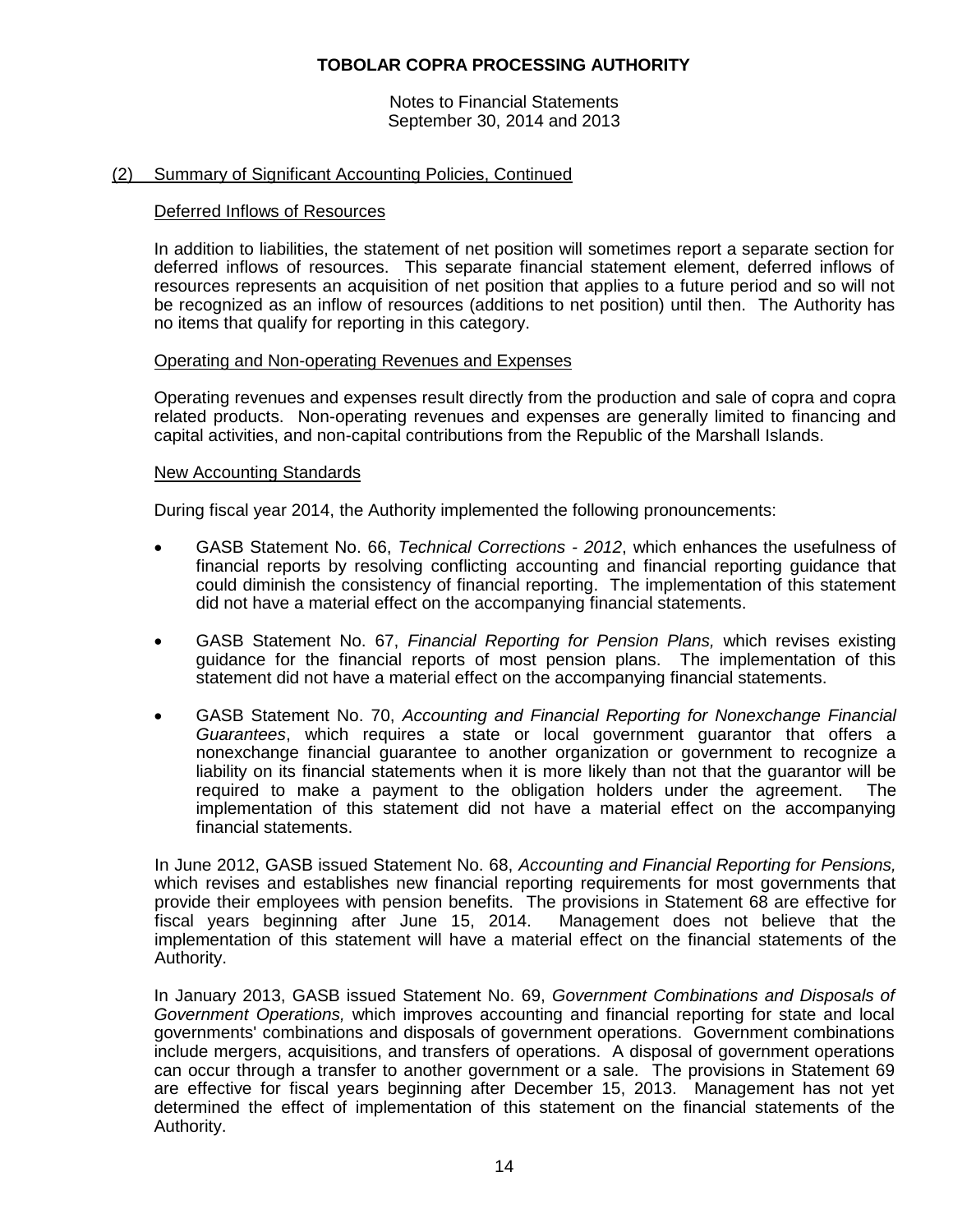#### Notes to Financial Statements September 30, 2014 and 2013

## (2) Summary of Significant Accounting Policies, Continued

#### New Accounting Standards, Continued

In November 2013, GASB issued Statement No. 71, *Pension Transition for Contributions Made Subsequent to the Measurement Date - an amendment of GASB Statement No. 68,* which addresses an issue regarding application of the transition provisions of Statement No. 68, *Accounting and Financial Reporting for Pensions*. The issue relates to amounts associated with contributions, if any, made by a state or local government employer or nonemployer contributing entity to a defined benefit pension plan after the measurement date of the government's beginning net pension liability. The provisions in Statement 71 are effective for fiscal years beginning after June 15, 2014. Management does not believe that the implementation of this statement will have a material effect on the financial statements of the Authority.

## (3) Inventories

Inventories at September 30, 2014 and 2013 consist of the following:

|                    | 2014      | 2013      |
|--------------------|-----------|-----------|
| Copra oil          | \$415,866 | \$160,158 |
| Raw copra          | 319,075   | 237,039   |
| Soap and materials | 53,833    | 58,595    |
| Copra cake         | 41,732    | 40,665    |
| Carts              |           | 251       |
|                    | \$830,506 | \$496,708 |

## (4) Capital Assets

Capital asset activity for the years ended September 30, 2014 and 2013 is as follows:

|                                                                  |                                        |                                 | 2014              |                                    |
|------------------------------------------------------------------|----------------------------------------|---------------------------------|-------------------|------------------------------------|
|                                                                  | October 1,<br>2013                     | <b>Additions</b>                | <b>Reductions</b> | September 30,<br>2014              |
| Building and improvements<br>Equipment<br>Furniture and fixtures | 2,097,433<br>S.<br>2,765,259<br>90,693 | \$<br>4,344<br>267,186<br>4,197 | \$                | \$2,101,777<br>3,032,445<br>94,890 |
| Less accumulated depreciation                                    | 4,953,385<br>(3,749,262)               | 275,727<br>(299,000)            |                   | 5,229,112<br>(4,048,262)           |
| Construction in progress                                         | 1,204,123<br>31,364                    | (23, 273)<br>214,256            |                   | 1,180,850<br>245,620               |
|                                                                  | <u>1,235,487</u>                       | \$190,983                       | \$                | <u>1,426,470</u>                   |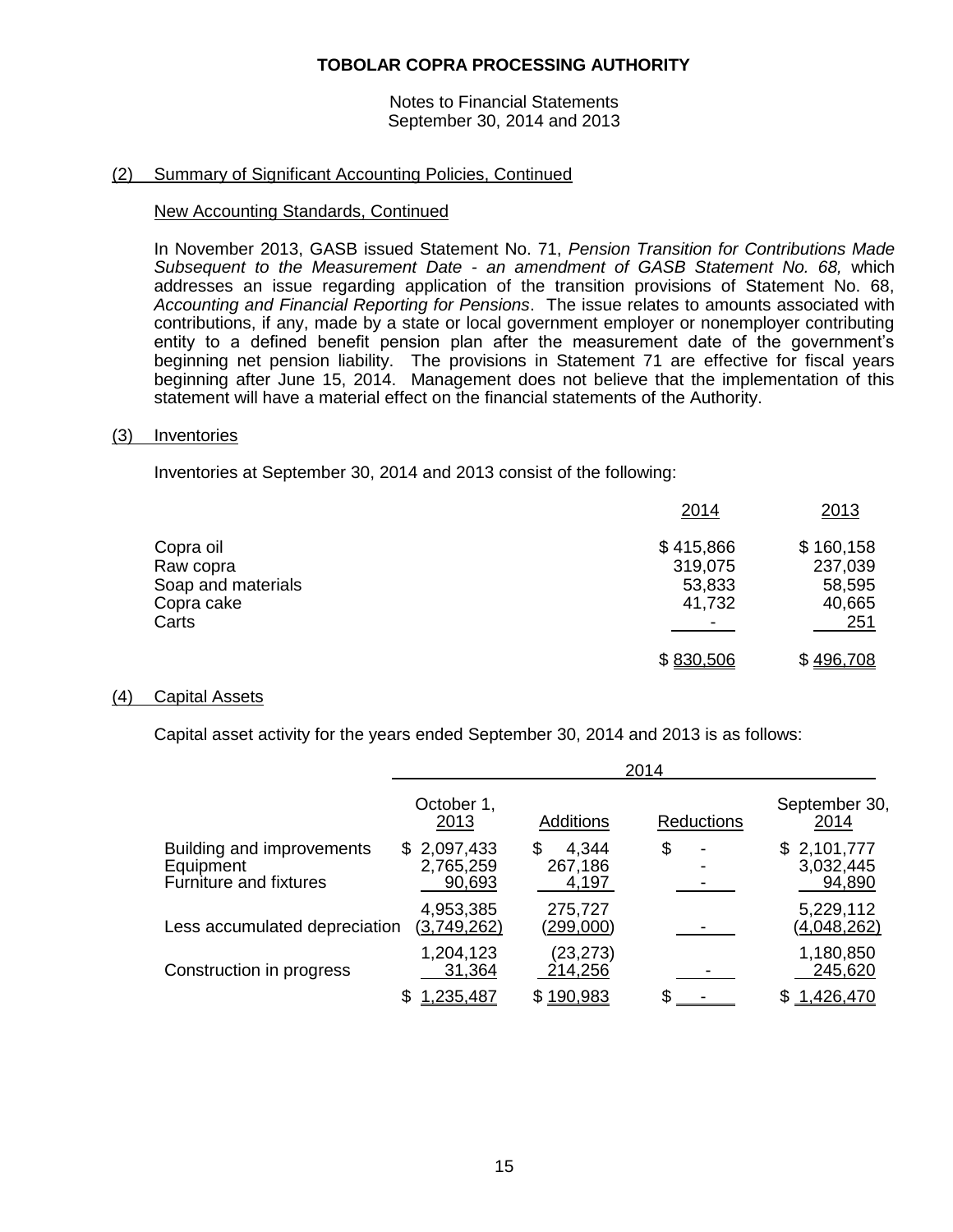Notes to Financial Statements September 30, 2014 and 2013

#### (4) Capital Assets, Continued

|                                                                         | 2013                               |                        |                   |                                    |
|-------------------------------------------------------------------------|------------------------------------|------------------------|-------------------|------------------------------------|
|                                                                         | October 1,<br>2012                 | <b>Additions</b>       | <b>Reductions</b> | September 30,<br>2013              |
| Building and improvements<br>Equipment<br><b>Furniture and fixtures</b> | \$2,003,891<br>2,285,374<br>90,693 | 93,542<br>S<br>479,885 | \$                | \$2,097,433<br>2,765,259<br>90,693 |
| Less accumulated depreciation                                           | 4,379,958<br>(3, 479, 405)         | 573,427<br>(269,857)   |                   | 4,953,385<br>(3,749,262)           |
| Construction in progress                                                | 900,553<br>15,035                  | 303,570<br>60,851      | (44,522)          | 1,204,123<br>31,364                |
|                                                                         | 915.588                            | \$364.421              | <u>44.522</u> )   | .235.487                           |

#### (5) Short-term Debt

In the normal course of operations, the Authority obtains short-term borrowings primarily for the purpose of funding the purchase of raw copra from producers. The Authority has a bank credit line amounting to \$1,500,000 as of September 30, 2013, which is collateralized by a general security agreement over all assets of the Authority and a guarantee from RepMar. This bank credit line was terminated on September 30, 2013. Notes drawn are subject to interest at bank's reference rate plus 2.5% and are repaid on various maturity dates but not to exceed 180 days from loan drawdown. On October 4, 2013, the Authority obtained a one-year \$1,700,000 bank credit line for the purpose of buying copra, which is collateralized by a general security agreement over all assets of the Authority. This bank credit line is payable on September 30, 2015 with interest at 7.5% per annum.

Short-term borrowings drawn-down and paid during the years ended September 30, 2014 and 2013 are as follows:

|      | <b>Beginning</b><br><b>Balance</b> | Draws                    | Repayments  | Ending<br><b>Balance</b> |
|------|------------------------------------|--------------------------|-------------|--------------------------|
| 2014 | and the state of the state         | <u>1,196,000</u><br>- \$ | (195, 934)  | 1,000,066                |
| 2013 | \$<br>and the state of the state   | 1,650,000<br>\$          | (1,650,000) |                          |

#### (6) Long-term Debt

Long-term debt at September 30, 2014 and 2013 is as follows:

|                                                                                                                                                                                                                                                                                                                                                                                                                              | 2014      | 2013      |
|------------------------------------------------------------------------------------------------------------------------------------------------------------------------------------------------------------------------------------------------------------------------------------------------------------------------------------------------------------------------------------------------------------------------------|-----------|-----------|
| Loan with Pacific Islands Development Bank, an investee of<br>RepMar, dated August 15, 2013, interest at 7.5% per annum,<br>with principal and interest payable in monthly installments of<br>\$2,781 through October 15, 2028, collateralized by a general<br>security agreement over certain assets of the Authority and a<br>guarantee from RepMar. Loan proceeds of \$300,000 were used<br>to fund capital expenditures. | \$289.168 | \$300,000 |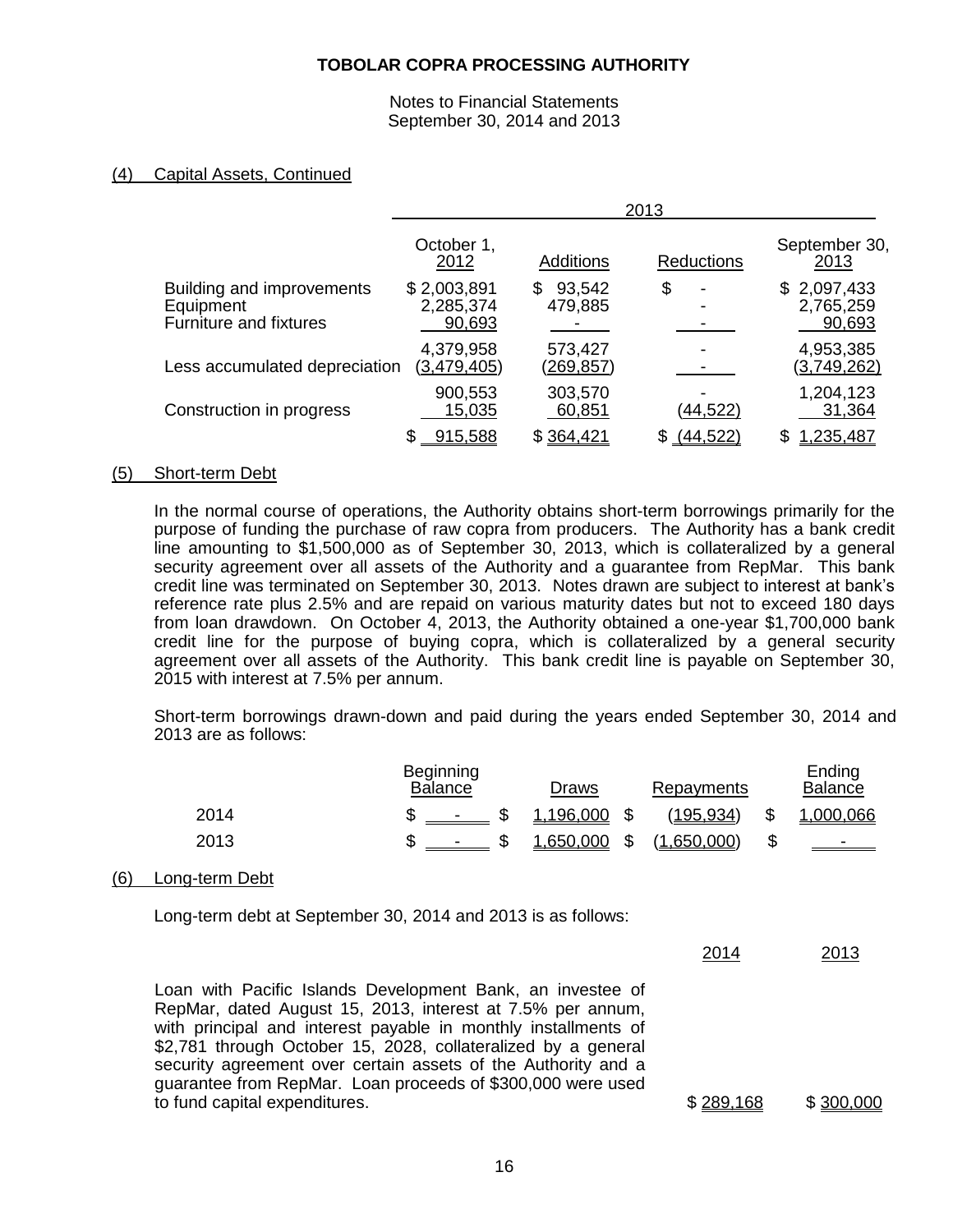Notes to Financial Statements September 30, 2014 and 2013

#### (6) Long-term Debt, Continued

Annual debt service requirements to maturity for principal and interest are as follows:

| Year ending<br>September 30, | Principal   | Interest    | <b>Total</b> |
|------------------------------|-------------|-------------|--------------|
| 2015                         | 12,052<br>S | 21,320<br>S | \$33,372     |
| 2016                         | 12,988      | 20,384      | 33,372       |
| 2017                         | 13,996      | 19,376      | 33,372       |
| 2018                         | 15,084      | 18,288      | 33,372       |
| 2019                         | 16,254      | 17,118      | 33,372       |
| 2020-2024                    | 102,274     | 64,586      | 166,860      |
| 2025-2028                    | 116,520     | 19,202      | 135,722      |
|                              |             |             |              |

#### (7) Related Party Transactions

The Authority is a component unit of RepMar and is therefore affiliated with all RepMar-owned and affiliated entities, including the Marshall Islands Marine Resources Authority (MIMRA).

During the years ended September 30, 2014 and 2013, the operations of the Authority were funded by appropriations of \$1,410,400 and \$1,190,400, respectively, from the Nitijela of RepMar. In addition, the Authority has recorded receivables from RepMar at September 30, 2014 and 2013 of \$62,581 and \$53,446, respectively, relating to miscellaneous services provided by the Authority.

During the year ended September 30, 2013, MIMRA advanced funds to the Authority in the amount of \$100,000 for the purpose of assisting the Authority in funding the purchase of copra. The advance is uncollateralized and non-interest bearing and is due and payable by the Authority from the proceeds of oil sales. As at September 30, 2014 and 2013, the outstanding balance amounted to \$75,000 and \$100,000, respectively.

The Authority utilizes services from its affiliates at the same rates charged to third parties and at substantially more favorable terms than those afforded to third parties. A summary of additional related party transactions is as follows:

|                                                                                                                                                                                                      | 2014                                     |                                                             |
|------------------------------------------------------------------------------------------------------------------------------------------------------------------------------------------------------|------------------------------------------|-------------------------------------------------------------|
|                                                                                                                                                                                                      | Expenses                                 | Payables                                                    |
| Marshalls Energy Company, Inc.<br>Marshall Islands Shipping Corporation<br>Marshall Islands Social Security Administration<br>Marshall Islands Marine Resources Authority<br>RepMar<br><b>Others</b> | \$280,052<br>256,272<br>45,023<br>36,947 | 7,695<br>S<br>33,478<br>36,490<br>75,000<br>11,130<br>1,570 |
|                                                                                                                                                                                                      | \$618,294                                | \$165,363                                                   |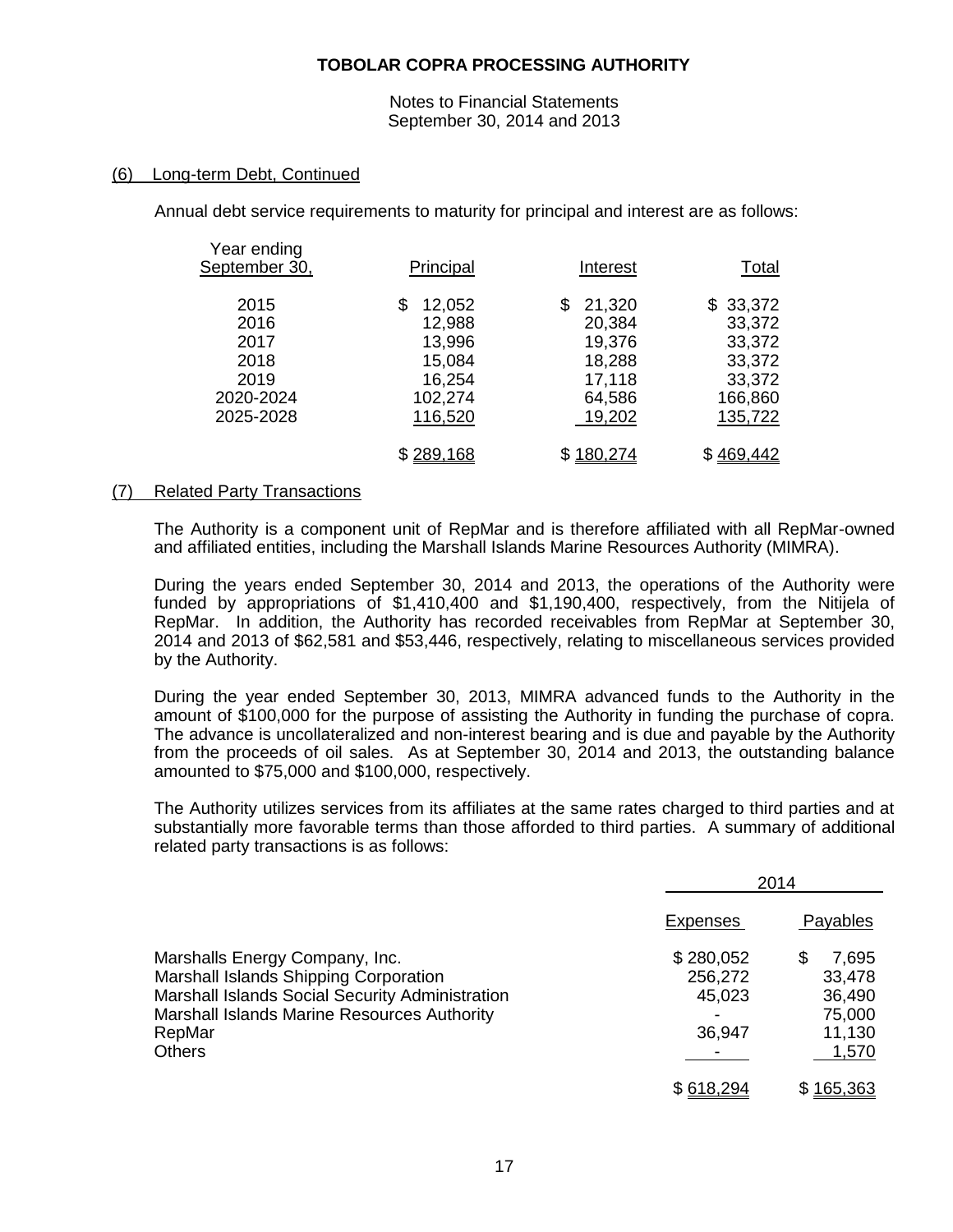Notes to Financial Statements September 30, 2014 and 2013

## (7) Related Party Transactions, Continued

|                                                                                                                                                                                                                                    | 2013                                                      |                                                                                            |
|------------------------------------------------------------------------------------------------------------------------------------------------------------------------------------------------------------------------------------|-----------------------------------------------------------|--------------------------------------------------------------------------------------------|
|                                                                                                                                                                                                                                    | <b>Expenses</b>                                           | <b>Payables</b>                                                                            |
| Marshalls Energy Company, Inc.<br>Marshall Islands Shipping Corporation<br>Marshall Islands Social Security Administration<br>Marshall Islands Marine Resources Authority<br>RepMar<br><b>RMI Ports Authority</b><br><b>Others</b> | \$485,888<br>168,906<br>60,834<br>57,102<br>14,661<br>821 | \$.<br>40,384<br>14,561<br>28,490<br>100,000<br>6,226<br>$\overline{\phantom{0}}$<br>2,487 |
|                                                                                                                                                                                                                                    | \$788,212                                                 | <u>\$192,148</u>                                                                           |

#### (8) Risk Management

The Authority is exposed to various risks of loss related to torts; theft of, damage to, and destruction of assets; errors and omissions; injuries to employees; and natural disasters. The Authority has elected to purchase commercial insurance from independent third parties for the risks of loss to which it is exposed. Settled claims from these risks have not exceeded commercial insurance coverage for the past three years.

#### (9) Significant Customers

Approximately 87% and 84% of total sales were earned from one and two customers during the years ended September 30, 2014 and 2013, respectively.

#### (10) Commitments

On June 5, 2013, the Authority entered into a twenty-five year ground lease agreement for a portion of Wojale Weto expiring on January 5, 2038. Total future minimum lease payments for subsequent years ending September 30, are as follows:

| Year ending<br>September 30, |                 |
|------------------------------|-----------------|
| 2015                         | \$<br>13,668    |
| 2016                         | 13,668          |
| 2017                         | 13,668          |
| 2018                         | 13,668          |
| 2019                         | 13,668          |
| 2020 - 2024                  | 68,340          |
| 2025 - 2029                  | 68,340          |
| 2030 - 2034                  | 68,340          |
| 2035 - 2038                  | 41,004          |
|                              | \$ <u>314,3</u> |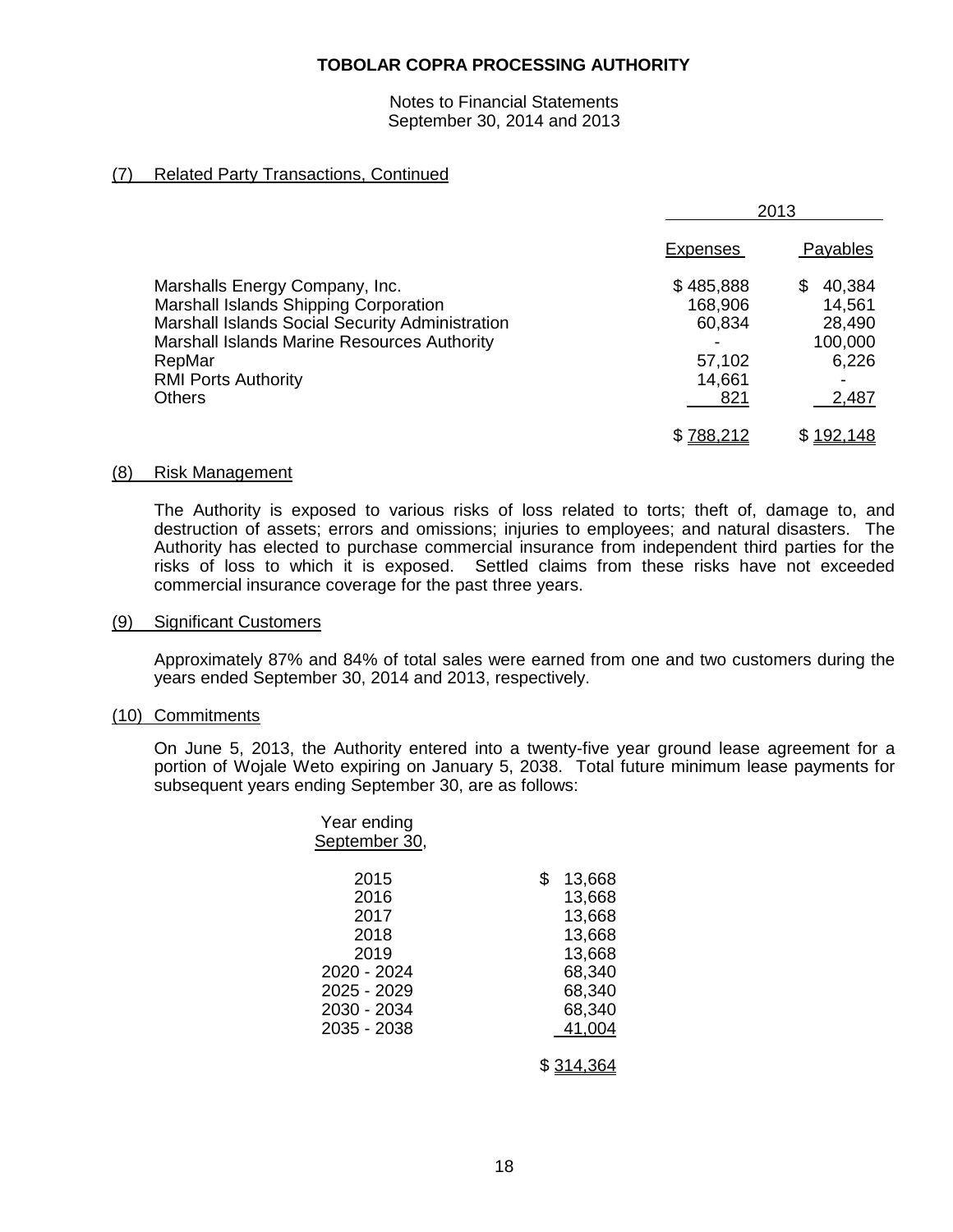Notes to Financial Statements September 30, 2014 and 2013

#### (11) Contingencies

During the years ended September 30, 2014 and 2013, the Authority incurred losses from operations of \$2,267,708 and \$2,967,219, respectively. For the years ended September 30, 2014 and 2013, the Authority received cash copra subsidies of \$1,410,400 and \$1,190,400, respectively, from the Nitijela of RepMar. Although RepMar has provided funding in the past, the Authority does not have a formal agreement with RepMar to provide future funding. In the event that copra subsidies from RepMar are reduced or eliminated, the Board and management of the Authority will take appropriate action to initiate a reduction in purchase price of copra.

The real property on which the copra processing plant and related facilities are located is leased by the Marshall Islands Development Authority from RepMar. No provision has yet been made for the sublease to the Authority of the real property on which the processing plant is located. No rental payments for the use of the real property or warehouses are anticipated.

#### (12) Restatement

Subsequent to the issuance of the Authority's 2013 financial statements, the Authority's management determined that sales were overstated by \$189,296. As a result of this determination, accounts receivables and the related sales have been restated from the amounts previously reported as follows:

|                                                          | As Previously<br>Reported | As Restated            |
|----------------------------------------------------------|---------------------------|------------------------|
| At September 30:<br>Current assets:<br>Trade receivables | \$ 737,396                | \$ 548,100             |
| Net Position:<br>Unrestricted                            | $$ -750,201$              | 560,905<br>\$          |
| Total net position                                       | \$1,685,688               | <u>1,496,392</u><br>S. |
| For the year ended September 30:<br>Sales                | \$ 3,698,745              | \$ 3,509,449           |
| Gross loss                                               | \$ (1,905,192)            | \$(2,094,488)          |
| <b>Operating loss</b>                                    | \$ (2,777,923)            | \$(2,967,219)          |
| Change in net position                                   | \$(1,637,988)             | \$(1,827,284)          |
| Net position at the end of year                          | \$1.685,688               | <u>1,496,392</u><br>S. |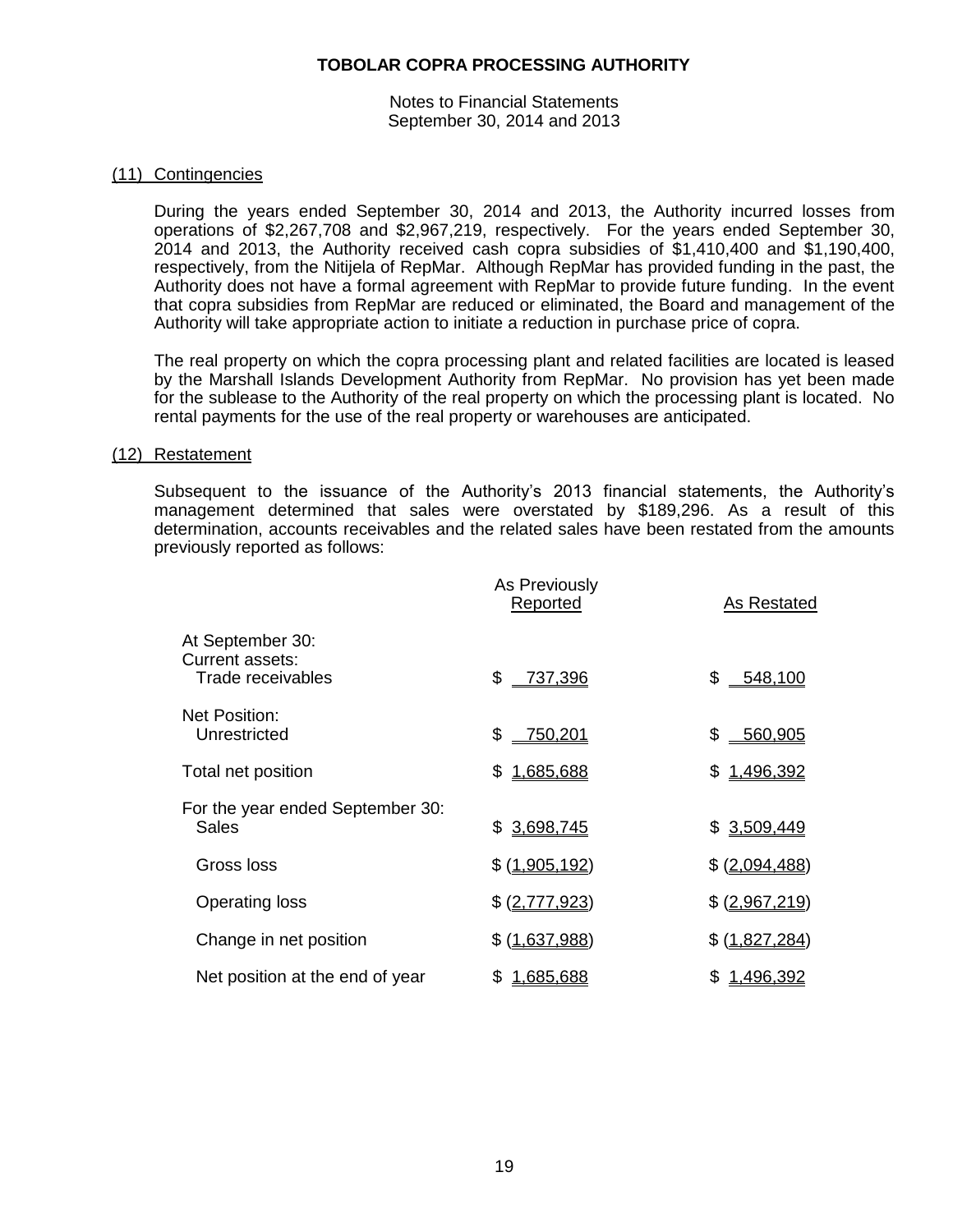# Deloitte.

Deloitte & Touche LLP 361 South Marine Corps Drive Tamuning, GU 96913-3911 USA Tel: (671) 646-3884 Fax: (671) 649-4932 www.deloitte.com

#### **INDEPENDENT AUDITORS' REPORT ON INTERNAL CONTROL OVER FINANCIAL REPORTING AND ON COMPLIANCE AND OTHER MATTERS BASED ON AN AUDIT OF FINANCIAL STATEMENTS PERFORMED IN ACCORDANCE WITH** *GOVERNMENT AUDITING STANDARDS*

Board of Directors Tobolar Copra Processing Authority:

We have audited, in accordance with the auditing standards generally accepted in the United States of America and the standards applicable to financial audits contained in *Government Auditing Standards* issued by the Comptroller General of the United States, the financial statements of Tobolar Copra Processing Authority (the Authority), which comprise the statement of net position as of September 30, 2014, and the related statements of revenues, expenses and changes in net position and of cash flows for the year then ended and the related notes to the financial statements, and have issued our report thereon dated July 9, 2015. Our report included an emphasis-of-matter paragraph regarding a restatement for correction of an error.

# **Internal Control Over Financial Reporting**

In planning and performing our audit of the financial statements, we considered the Authority's internal control over financial reporting (internal control) to determine the audit procedures that are appropriate in the circumstances for the purpose of expressing our opinion on the financial statements, but not for the purpose of expressing an opinion on the effectiveness of the Authority's internal control. Accordingly, we do not express an opinion on the effectiveness of the Authority's internal control.

A *deficiency in internal control* exists when the design or operation of a control does not allow management or employees, in the normal course of performing their assigned functions, to prevent, or detect and correct, misstatements on a timely basis. A *material weakness* is a deficiency, or a combination of deficiencies, in internal control such that there is a reasonable possibility that a material misstatement of the entity's financial statements will not be prevented, or detected and corrected on a timely basis. A *significant deficiency* is a deficiency, or a combination of deficiencies, in internal control that is less severe than a material weakness, yet important enough to merit attention by those charged with governance.

Our consideration of internal control was for the limited purpose described in the first paragraph of this section and was not designed to identify all deficiencies in internal control that might be material weaknesses or significant deficiencies and therefore, material weaknesses or significant deficiencies may exist that were not identified. Given these limitations, during our audit we did not identify any deficiencies in internal control that we consider to be significant deficiencies. We did identify certain deficiencies in internal control, described in the accompanying Schedule of Findings and Responses as items 2014-002 through 2014-006, which we consider to be material weaknesses.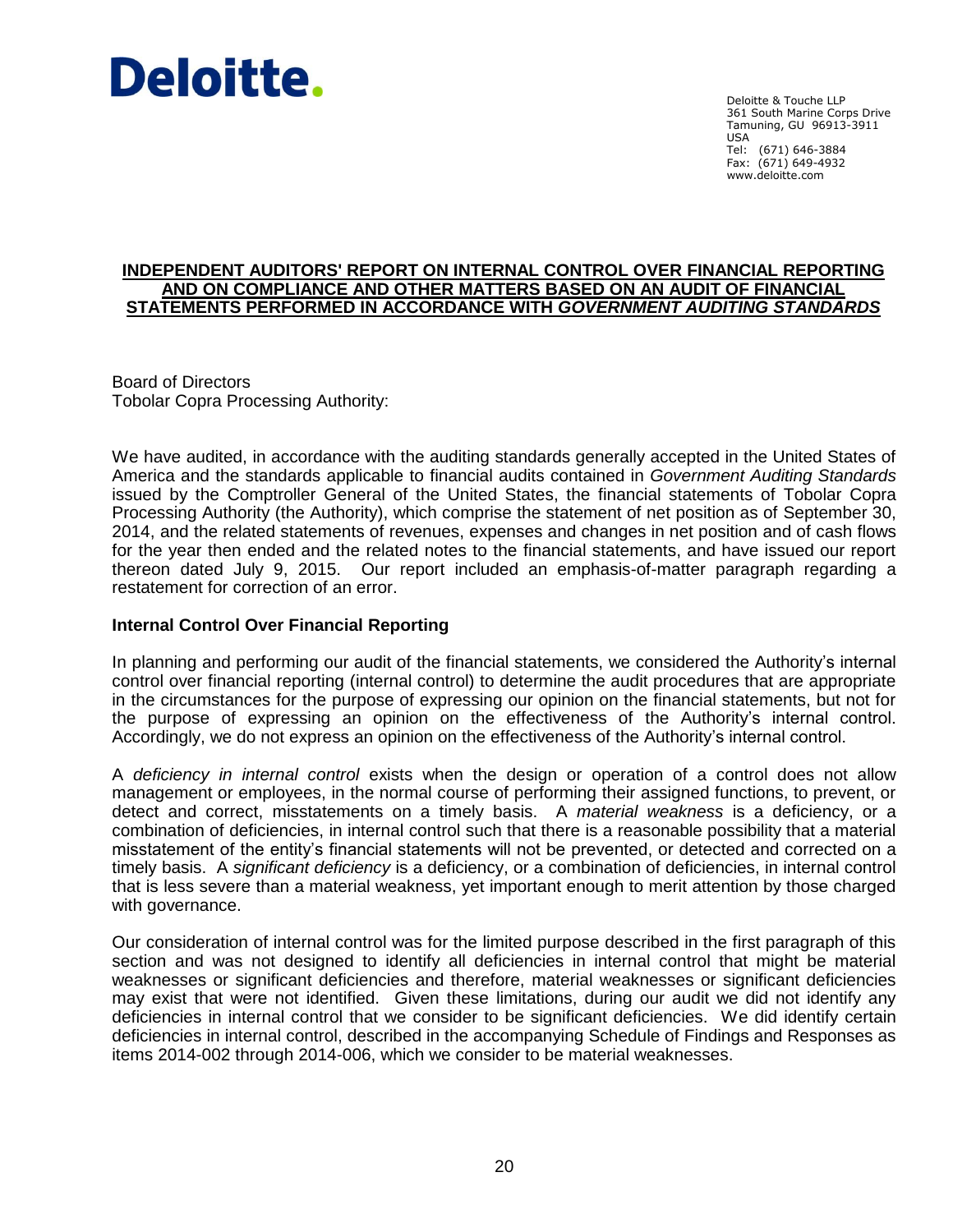# **Compliance and Other Matters**

As part of obtaining reasonable assurance about whether the Authority's financial statements are free from material misstatement, we performed tests of its compliance with certain provisions of laws, regulations, contracts, and grant agreements, noncompliance with which could have a direct and material effect on the determination of financial statement amounts. However, providing an opinion on compliance with those provisions was not an objective of our audit, and accordingly, we do not express such an opinion. The results of our tests disclosed instances of noncompliance or other matters that are required to be reported under *Government Auditing Standards* and which are described in the accompanying Schedule of Findings and Responses as item 2014-001.

# **The Authority's Responses to Findings**

The Authority's responses to the findings identified in our audit are described in the accompanying Schedule of Findings and Responses. The Authority's responses were not subjected to the auditing procedures applied in the audit of the financial statements and, accordingly, we express no opinion on them.

# **Purpose of this Report**

The purpose of this report is solely to describe the scope of our testing of internal control and compliance and the result of that testing, and not to provide an opinion on the effectiveness of the Authority's internal control or on compliance. This report is an integral part of an audit performed in accordance with *Government Auditing Standards* in considering the Authority's internal control and compliance. Accordingly, this communication is not suitable for any other purpose.

lette Harlett

July 9, 2015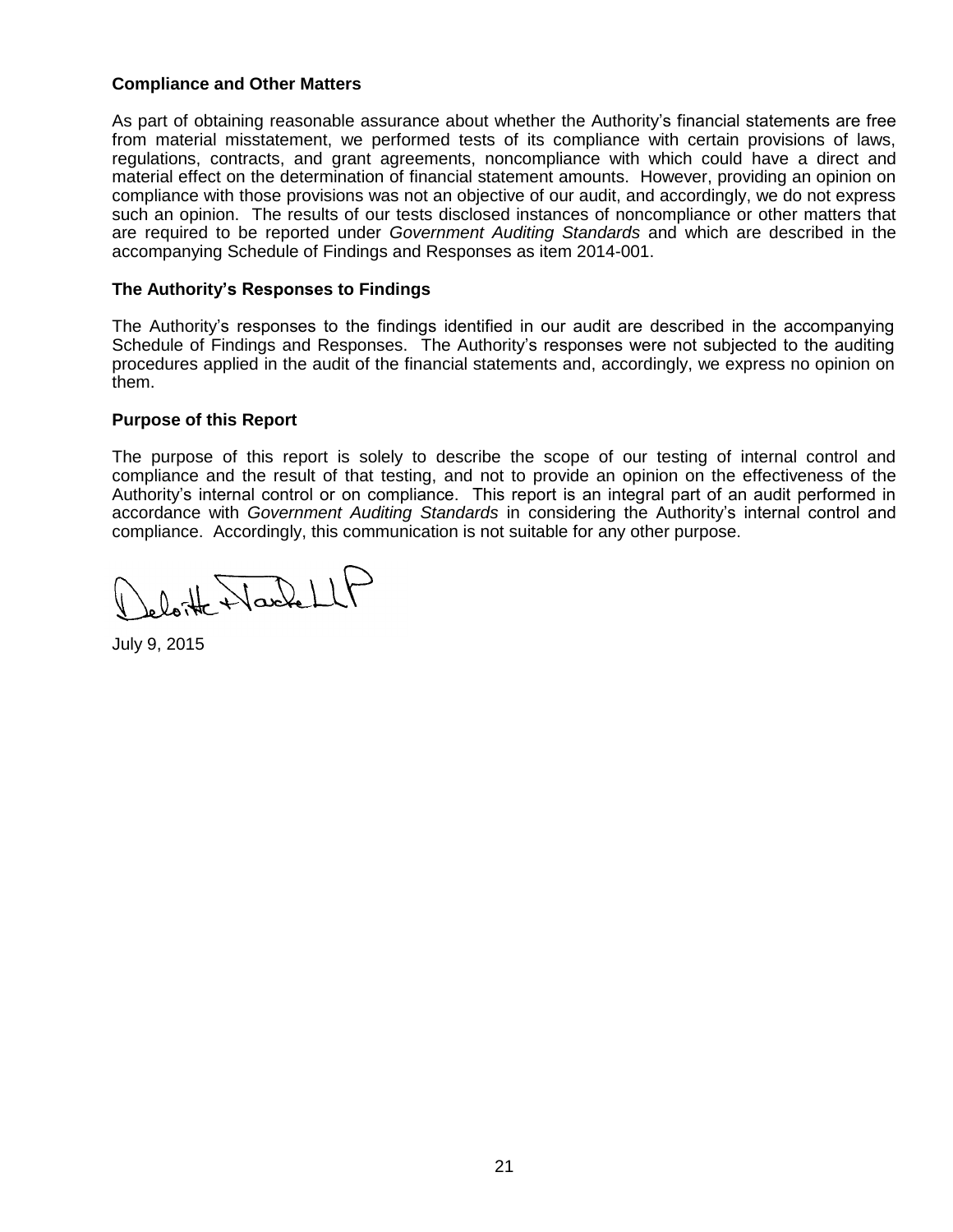Schedule of Findings and Responses Year Ended September 30, 2014

Local Noncompliance

Finding No. 2014-001

Criteria: RepMar's Procurement Code states the following:

- (a) Section 124 unless otherwise authorized by law, all Government contracts shall be awarded by competitive sealed bidding.
- (b) Section 127 procurement of goods and services not exceeding \$25,000 may be made in accordance with small purchase procedures promulgated by RepMar's Policy Office. Small purchase procedures are those relatively simple and informal methods for securing services, supplies, or other property that do not cost more than \$25,000. RepMar's Ministry of Finance has previously declared that if small purchase procedures are used, price or rate quotations shall be obtained from an adequate number of qualified sources.
- (c) Section 128 a contract may be awarded for a supply, service, or construction item without competition when it is determined in writing that there is only one source for the required supply, service, or construction item.

Condition: RepMar requires that procurement actions of goods and services provide full and open competition and compliance with this provision should be appropriately documented in the procurement files. For the following six items, supporting documentation was inadequate to evidence the procurement process:

| Items Description                   | Amount   | Comment                                            |
|-------------------------------------|----------|----------------------------------------------------|
| Concrete Mixer                      | \$30,330 | Written award notice to supplier was not completed |
| Concrete Mixer, computer set,       |          |                                                    |
| materials for weighing scale        | \$25,382 | Written award notice to supplier was not completed |
| Various parts, materials and paints |          |                                                    |
| for MV Tobolar                      | \$29.245 | Written award notice to supplier was not completed |
| Parts and paints for MV Tobolar     | \$38,266 | Written award notice to supplier was not completed |
| 2014 Ford Ranger 4x4 for GM         | \$24.495 | Price quotations from vendors were not available   |
| Various parts for Oil Mill          | \$18,665 | Price quotations from vendors were not available   |

Procurement procedures for the above items do not appear to have been followed.

Cause: The cause of the above condition is the lack of adequate internal control policies and procedures requiring documentation of procurement procedures to support compliance with RepMar's Procurement Code.

Effect: The effect of the above condition is noncompliance with RepMar's Procurement Code.

Recommendation: We recommend that management should establish adequate internal control policies and procedures to conform to RepMar's Procurement Code.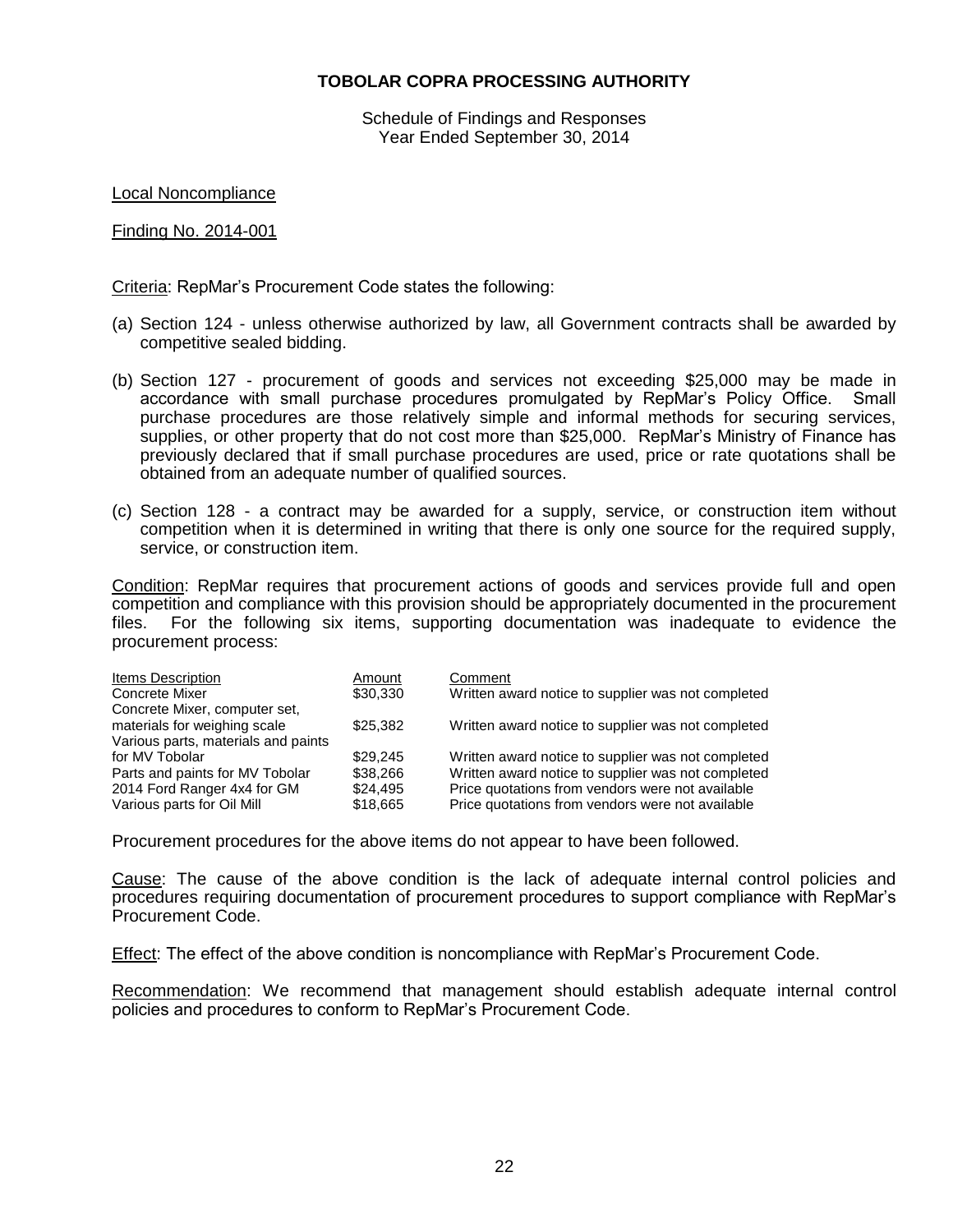Schedule of Findings and Responses, Continued Year Ended September 30, 2014

#### Local Noncompliance

#### Finding No. 2014-001, Continued

Prior Year Status: The lack of compliance with RepMar's Procurement Code was reported as a finding in the audits of the Authority for fiscal years 2011 through 2013.

Auditee Response and Corrective Action Plan: Management will ensure that proposed projects will undergo bidding and that contracts will be awarded through competitive bids. For ensuing projects, management will ensure compliance with RepMar's Procurement Code specifically Section 124, 127 and 128. Management agrees with comment and recommendation that establishment of internal control policies is required to document procurement procedures to support compliance with the Code.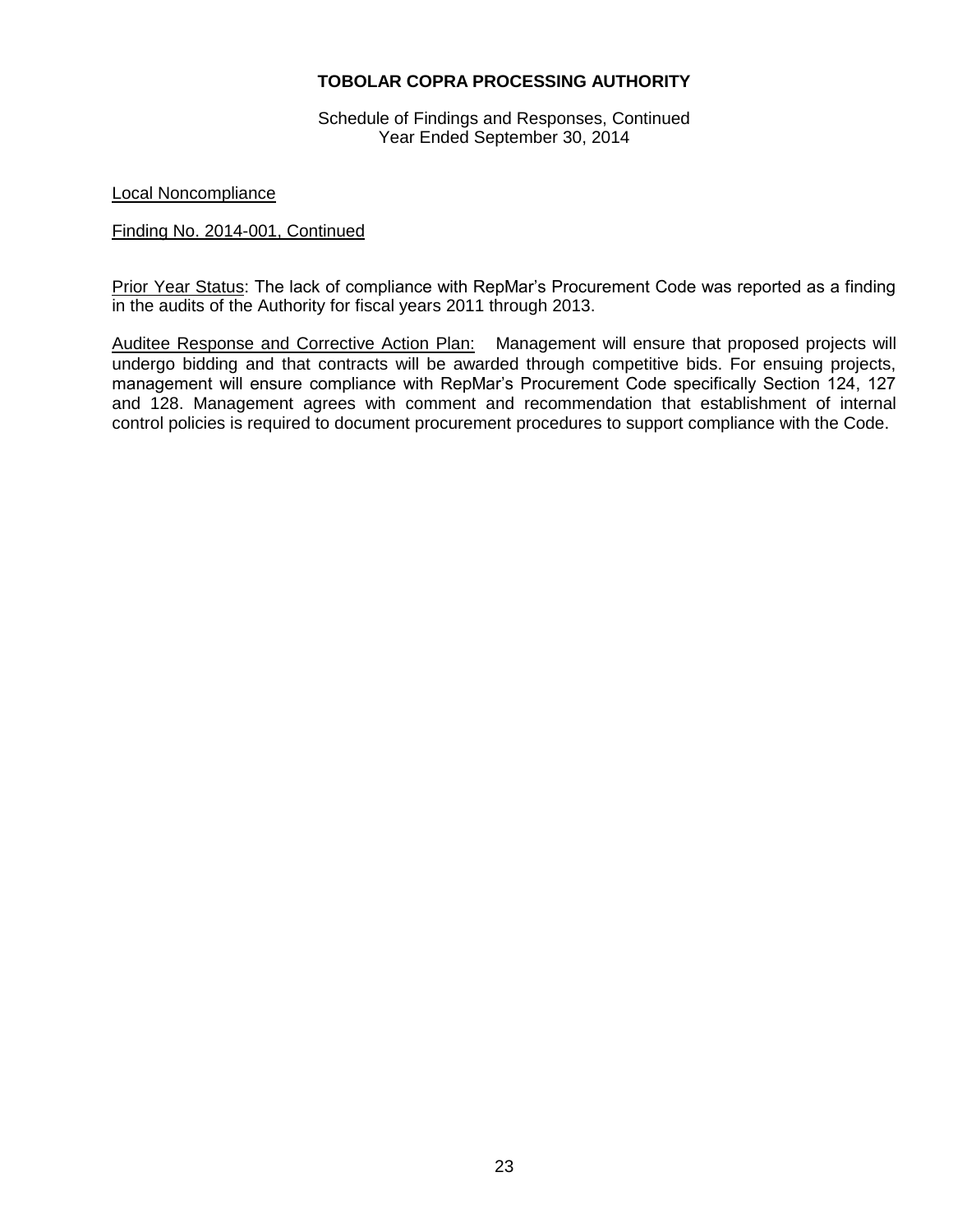Schedule of Findings and Responses, Continued Year Ended September 30, 2014

#### Accounts Receivable

#### Finding No. 2014-002

Criteria: The aged accounts receivable subsidiary ledger should be monitored and used for credit control purposes.

Condition: Of gross receivables of \$605,431, 49% or \$298,064 are without movement since FY13 or outstanding for more than a year and \$276,323 or 46% are aged beyond 90 days. Management did not perform analyses of the allowance for doubtful accounts as of September 30, 2014, which resulted in an audit adjustment of \$170,093. In addition, delays in collection of 30 days or more from current customers were noted. Regular reconciliations of customer sub-ledger accounts were not performed during the year. Finally, the Authority did not timely reconcile accounts receivable balances against customer invoices.

Cause: This cause of the above condition is due to a lack of extensive collection efforts throughout the year and a lack of policies and procedures requiring periodic account reconciliation.

Effect: The effect of the above condition is that potential misstatements could occur and not be timely detected.

Recommendation: We recommend that management require periodic review and reconciliation of accounts receivable. In addition, we recommend that collection procedures be implemented, on-going status meetings organized and collection targets established.

Prior Year Status: The lack of internal control over monitoring of accounts receivable was reported as a finding in the audits of the Authority for fiscal years 2008 through 2013.

Auditee Response and Corrective Action Plan: TCPA's management agrees that there should be a process in place to regularly review receivable balances and write off those that are uncollectible. Management is to set procedures to periodically review the aged receivables and write off those we believe we cannot collect.

For ensuing periods, we will ensure timely recording of sales and properly manage accounts receivable. Collection efforts will be extensively pursued for outstanding accounts and reconciliation of customer balances will be properly maintained. We will also evaluate the credit worthiness of our customers and those not in compliance with agreed credit terms will be acted upon accordingly. We will perform regular reconciliation of customer balances to ensure proper application of payments and correctness of aging schedules.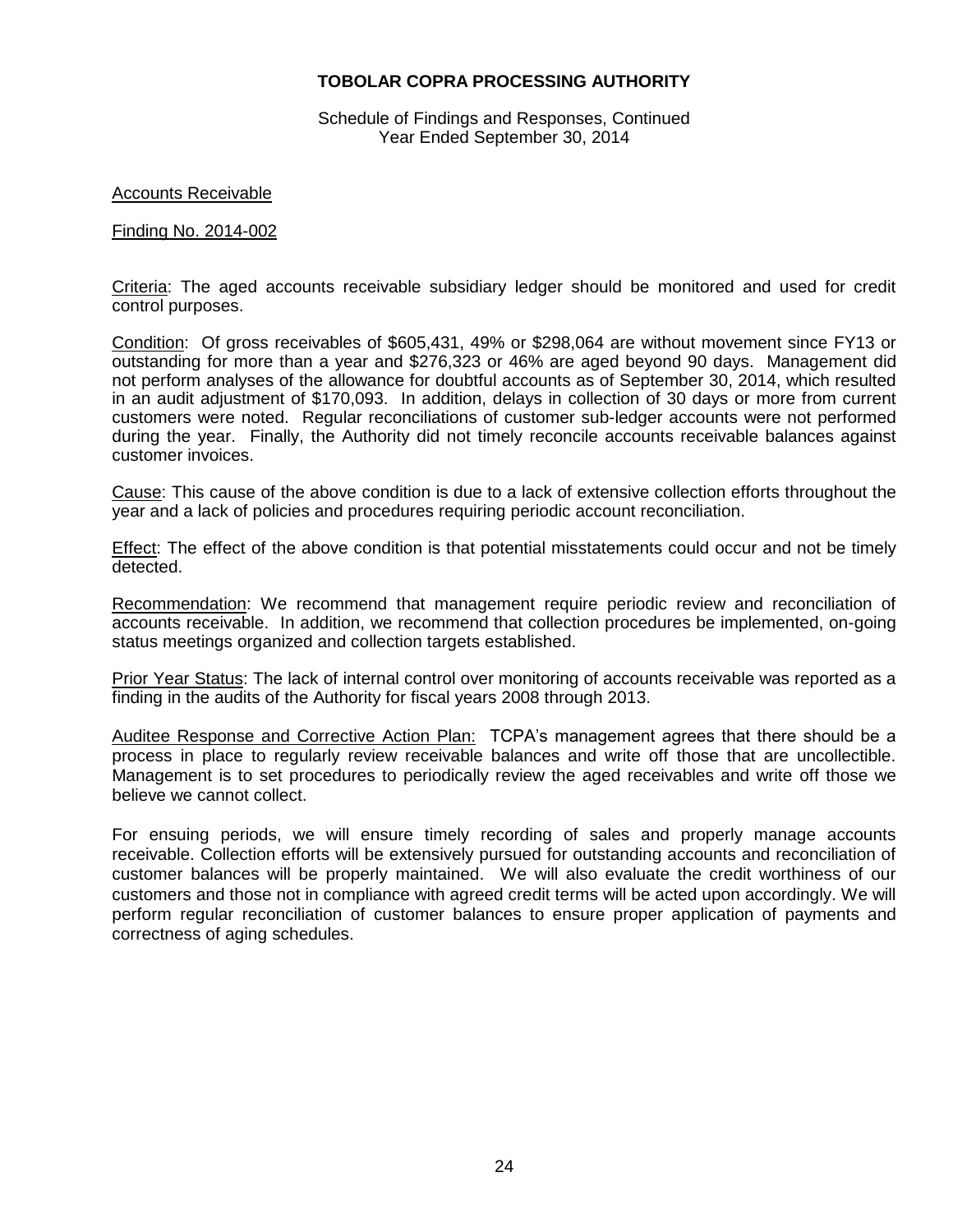Schedule of Findings and Responses, Continued Year Ended September 30, 2014

#### Compensated Absences Payable

#### Finding No. 2014-003

Criteria: Internal control over the monitoring of compensated absences (sick leave and vacation leave) should be established and implemented.

Condition: At September 30, 2014, the Authority did not accrue vacation leave of \$37,260 and did not maintain or utilize a sick leave subsystem to monitor sick leave hours earned and utilized. An audit adjustment was proposed to correct the vacation leave accrual.

Cause: The cause of the above condition is the lack of internal control policies and procedures over monitoring sick leave hours and the accrual of vacation leave.

Effect: The effect of the above condition is potential misstatements of vacation leave accruals and sick leave hours being incorrectly paid or accounted for.

Recommendation: We recommend that management require the timely monitoring of sick leave hours earned and utilized and the timely recording of vacation leave accruals.

Prior Year Status: The lack of internal control over the monitoring of sick leave hours and the accrual of vacation leave hours was reported as a finding in the audit of the Authority for fiscal year 2013.

Auditee Response and Corrective Action Plan: Management is in the process of reviewing its records to account for vacation and sick leave balances. Such review includes recomputation of leave accruals to ensure correctness of hours earned and ensuring that availments are deducted on each of the employees' ledger. We expect to generate correct balances and recognized any liability due each period once this process is complete.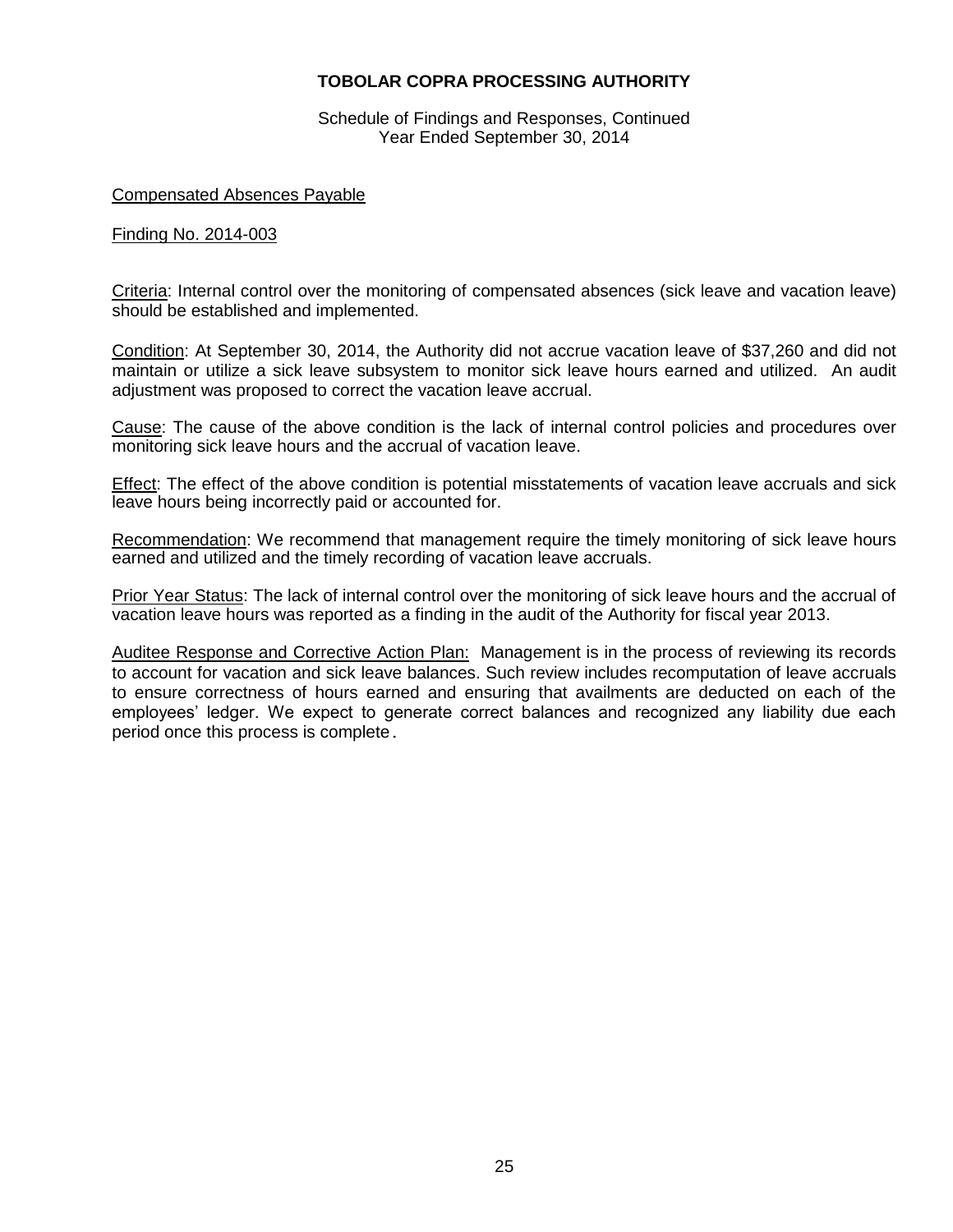Schedule of Findings and Responses, Continued Year Ended September 30, 2014

#### Accounts Payables

#### Finding No. 2014-004

Criteria: Accounts payable balances should be reconciled against its subsidiary ledger and vendor statements. Timely reconciliations of recorded payables and its SL against vendor statements should occur throughout the year.

Condition: At September 30, 2014, the accounts payable subsidiary ledger (GL Code 2010) was not reconciled and regular and timely reconciliations of vendor statements were not performed during the year. Further, several unidentified and dummy accounts from prior year balances aggregates \$174,324 were noted in the payables. In addition, the Authority did not properly accrue for freight charges as of September 30, 2014 and several invoices for 2014 were not recorded as payables.

Cause: The cause of the above condition is due to lack of monitoring invoices and payments against vendor statements throughout the year and a lack of policies and procedures requiring period account reconciliation.

Effect: The effect of the above condition is a possible misstatement of account payables and accrued liabilities would not be timely detected. Non-accrual of expenses was corrected through proposed audit adjustments.

Recommendation: We recommend that management establish policies and procedures requiring periodic review and reconciliation of accounts payable to eliminate or minimize the existence of unidentified, dummy accounts and long outstanding payables.

Auditee Response and Corrective Action Plan: We agree with the recommendation that accounts payable balances should be reconciled against subsidiary ledger and vendor invoices. Vendor statements should be obtained at least monthly for reconciliation of balances to ensure agreement with records. Management will evaluate those unidentified and dummy accounts from prior year balances to determine status and make the necessary corrections as needed.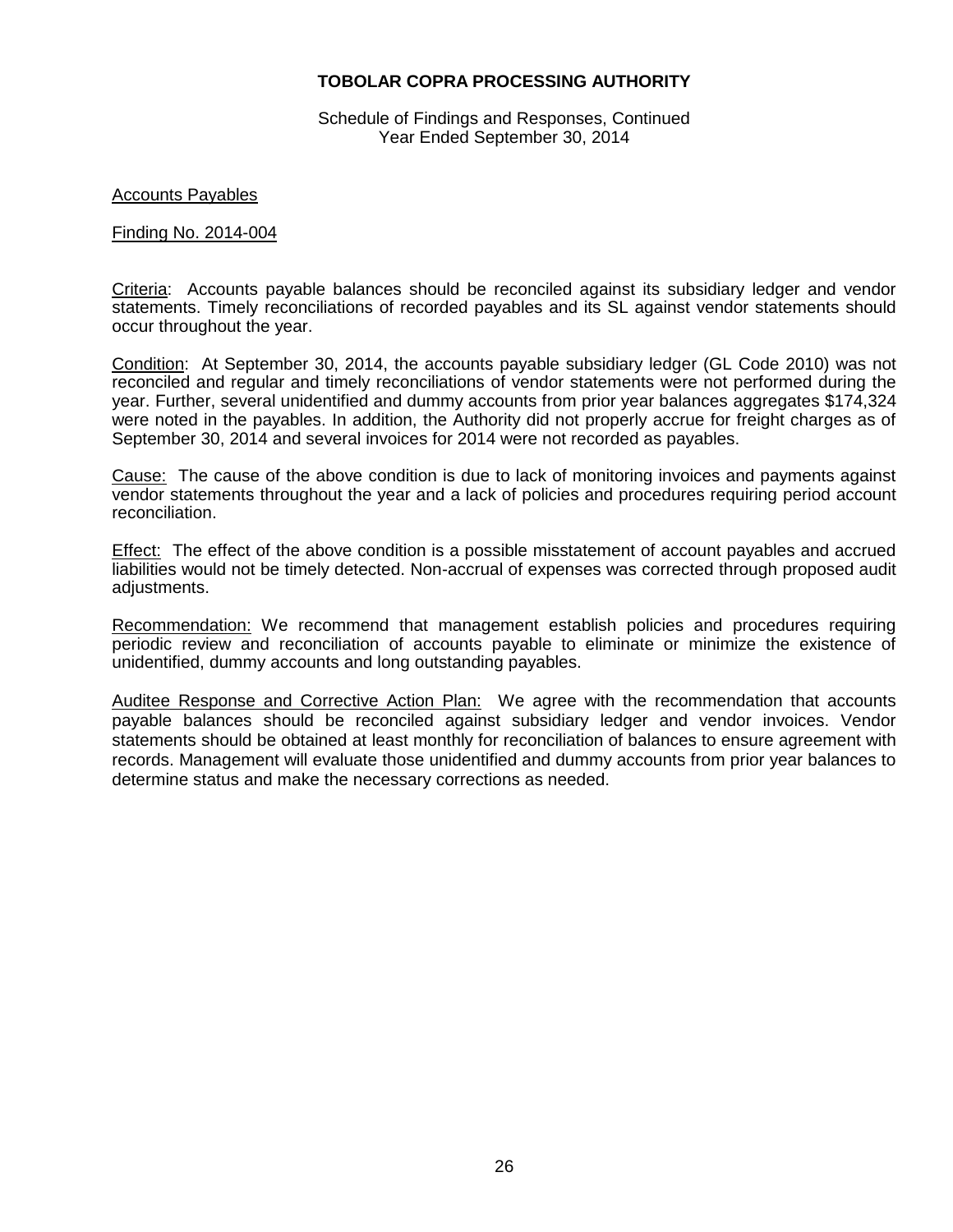Schedule of Findings and Responses, Continued Year Ended September 30, 2014

# Bank Reconciliation

# Finding No. 2014-005

Criteria: Adequate internal controls necessitate that bank reconciliations be independently reviewed and documented.

## Conditions:

- A. Signatures of the preparer were not evident in bank reconciliation. No approver's signature evidences independent review.
- B. In addition, various outstanding checks aggregating \$30,694 were not supported by relevant details.
- C. A deposit in transit of \$10,000 in the operating account was recorded dated 09/18/14 with a description of fund transfer from BOG General account. However, there is no corresponding outstanding check reported in the bank reconciliation of the BOG General Account.

Cause: The cause of the above condition is due to a lack of adequate internal control over bank reconciliations, inadequate documentation, and a lack of review process.

Effect: The effect of the above condition is possible misstatements of the financial statements.

Recommendation: We recommend that management strengthen and improve its internal control policy over review processes over bank reconciliations that would facilitate timely identification of errors.

Auditee Response and Corrective Action Plan: Management will ensure proper documentation of bank reconciliation. The name and signature of the preparer as well as independent review shall be indicated on the report. Furthermore, details of outstanding checks shall be properly identified and provided on the bank reconciliation statements.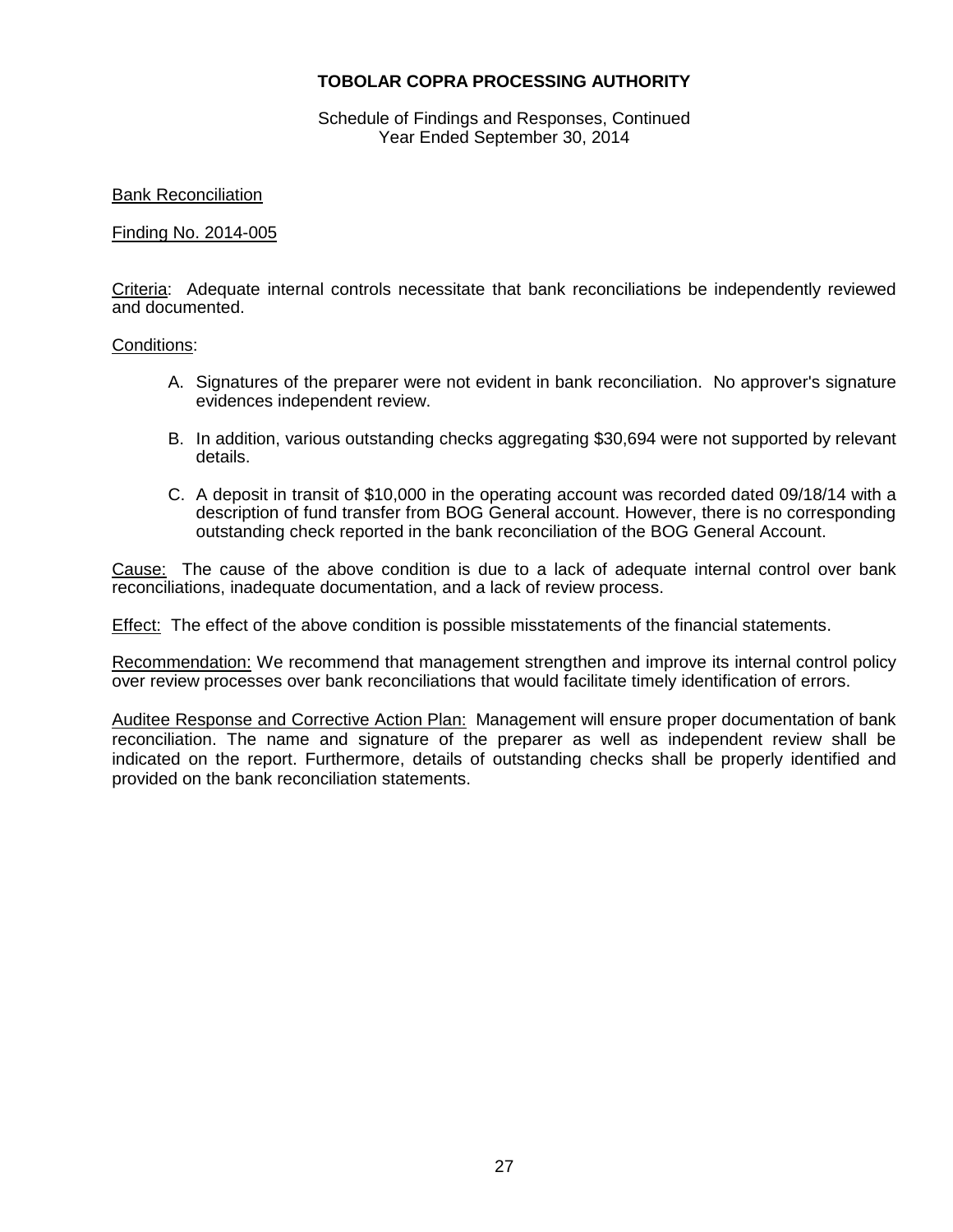Schedule of Findings and Responses, Continued Year Ended September 30, 2014

Cost of Goods Sold

# Finding No. 2014-006

Criteria: Adequate internal control policies and procedures should be established requiring that cost of goods sold be accurately supported, identified, recorded, and paid.

Condition: The following exceptions concerning cost of goods sold were noted:

a. Of 75 cost of goods sold tested, the following variances were noted in the copra purchase summary report:

| No.            | Check $#$ | Check<br>Amount | <b>Paid Purchases</b><br>per Supporting<br>Tickets | Cash<br>Returned | Unreturned<br><b>Cash</b> |
|----------------|-----------|-----------------|----------------------------------------------------|------------------|---------------------------|
| 1              | 525       | \$<br>30,000    | \$<br>28,523                                       | \$1,477          | \$                        |
| $\overline{2}$ | 537       | 75,000          | 73,316                                             | 410              | 1,274                     |
| 3              | 28003     | 50,000          | 42,142                                             |                  | 7,858                     |
| 4              | 28056     | 90,000          | 88,263                                             | 1,737            |                           |
| 5              | 28061     | 60,000          | 57,749                                             |                  | 2,251                     |
| 6              | 28084     | 45,000          | 43,988                                             |                  | 1,012                     |
| $\overline{7}$ | 28176     | 70,000          | 38,810                                             | 30,907           | 283                       |
| 8              | 28130     | 50,000          | 40,335                                             | 9,665            |                           |
| 9              | 28205/    |                 |                                                    |                  |                           |
|                | 28207     | 70,000          | 59,981                                             |                  | 10,019                    |
| 10             | 562       | 80,000          | 79,871                                             |                  | 129                       |
| 11             | 571       | 25,000          | 23,023                                             |                  | 1,977                     |
| 12             | 28332     | 100,000         | 99,778                                             |                  | 222                       |
| 13             | 28334     | 70,000          | 68,308                                             | 251              | 1,441                     |
| 14             | 28335     | 30,000          | 29,836                                             | 83               | 81                        |
| 15             | 28057     | 60,000          | 59,232                                             | 768              |                           |
| 16             | 28258     | 40,000          | 32,659                                             | 7,244            | 97                        |
| 17             | 28320     | 50,000          | 49,555                                             | 12               | <u>433</u>                |
|                |           | \$995,000       | \$915,369                                          | \$52,554         | \$27,077                  |

Cash returned was verified against deposit slips, but some were deposited an average of 2-3 days after receipt. The Authority's practice is to record cash shortages/unreturned cash as miscellaneous expense. Also, the summary of copra purchase report did not contain signatures evidencing that independent review took place.

b. Cash advances of \$80,000 were provided to employees for the purchase of copra and were not supported by a summary of copra purchase reports or a series of copra purchase tickets as evidence that purchases occurred. This advance was not liquidated and is unidentified as of September 30, 2014, but was charged to cost of goods sold.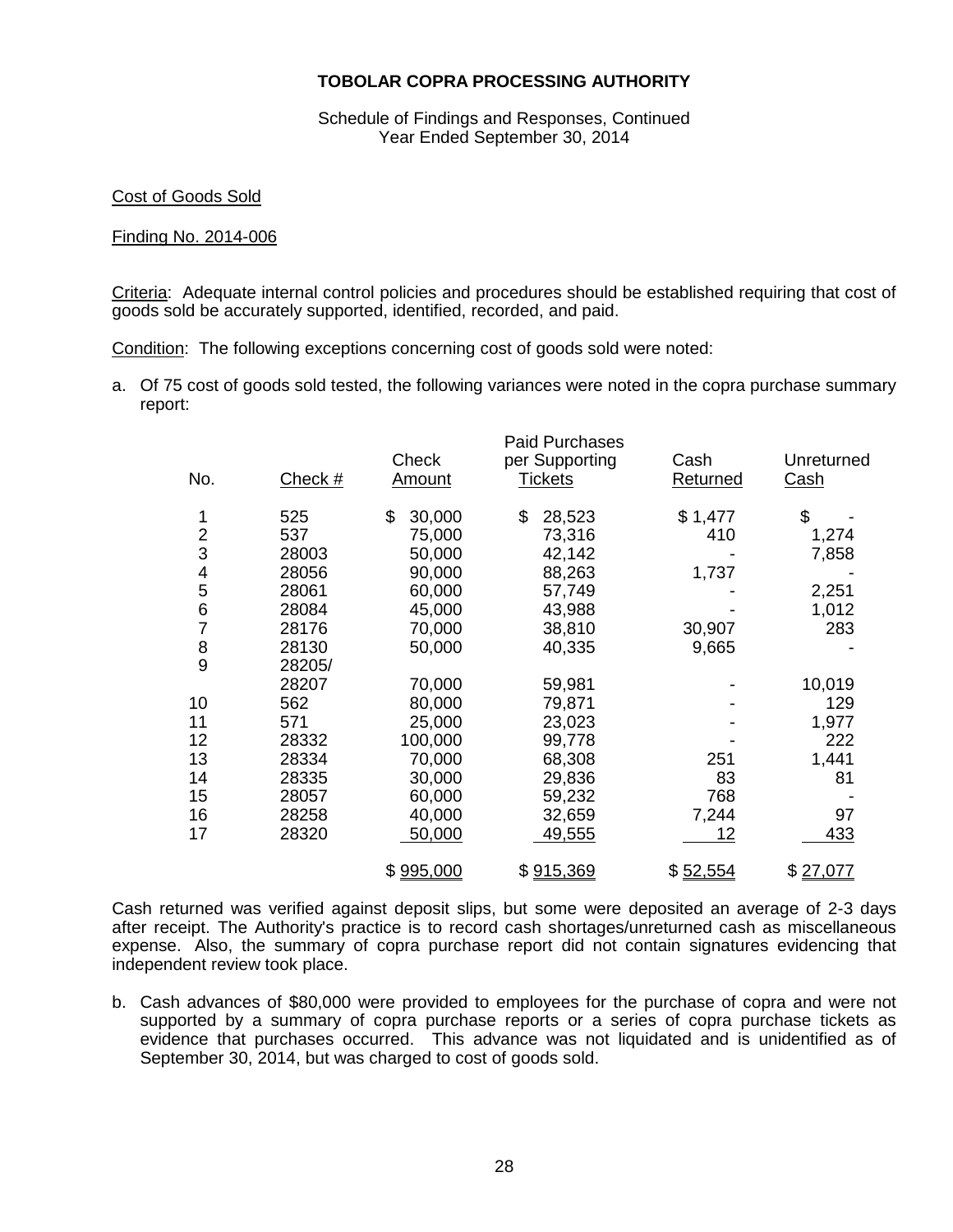Schedule of Findings and Responses, Continued Year Ended September 30, 2014

#### Cost of Goods Sold

#### Finding No. 2014-006, Continued

Cause: The cause of the above condition is the lack of established policies and procedures that require that cost of goods sold be accurately supported, identified, recorded and paid.

Effect: The effect of the above condition is a possible misstatement of cost of goods sold and an increased risk of fraud or cash theft.

Recommendation: We recommend management establish clear policies and procedures requiring that all cash returned be deposited within the next banking day and validated deposit slips together with cash receipts be arranged and kept in file. In addition, management should implement internal control over unreturned cash/cash shortages and ensure policies are applied throughout the process to minimize risk of fraud. Furthermore, we recommend that the Authority require review of the classification of cost of goods sold.

Auditee Response and Corrective Action Plan: We agree with the auditors' comments and recommendations, and the following actions will be undertaken to improve the situation. All recorded transactions on quickbooks specifically those pertaining to expenses and cost of goods sold will be periodically reviewed. Management will adopt policies for proper documentation of transactions and set necessary procedures to ensure that such transactions are properly recorded and classified